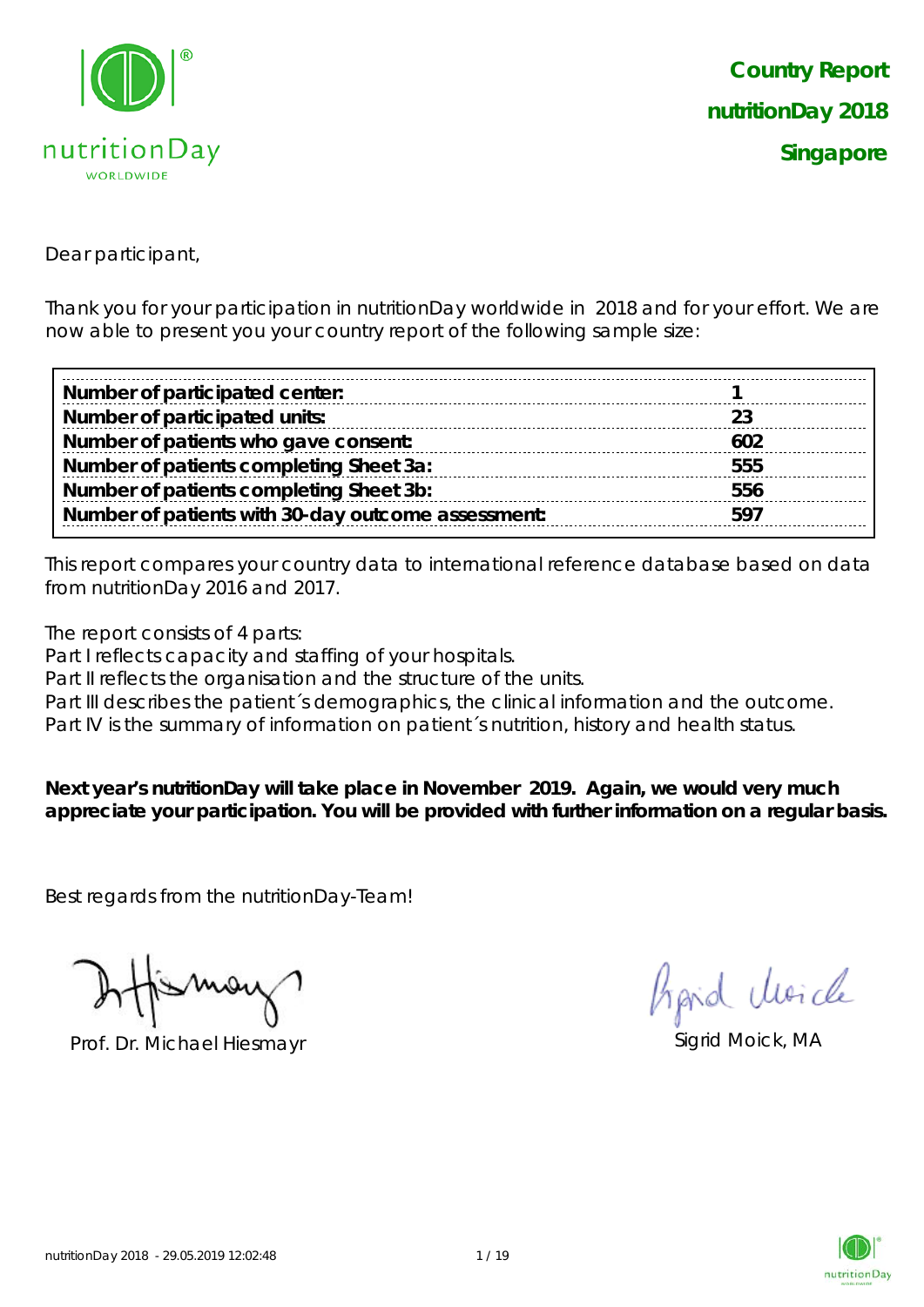# *I. Hospital capacity and staffing ("Hospital sheet")*

|                                                                                    | <b>YOUR RESULTS</b>          | <b>REFERENCE RESULTS</b> |
|------------------------------------------------------------------------------------|------------------------------|--------------------------|
| 1. Total number of beds in hospital                                                | 1028                         | 317 [188-615]            |
|                                                                                    |                              |                          |
| 2. Total number of admissions in the hospital last year                            |                              | 17520 [8982-34767]       |
| 3. Total number of staff in the hospital                                           |                              |                          |
| <b>Total medical doctors</b>                                                       | $\overline{\phantom{a}}$     | 170 [78-396]             |
| Medical specialists                                                                |                              | 117 [54-244]             |
| Medical non-specialists                                                            |                              | 35 [11-82]               |
| <b>Nurses</b>                                                                      | $\overline{\phantom{a}}$     | 418 [195-800]            |
| <b>Dieticians</b>                                                                  |                              | $5[2-9]$                 |
| <b>Nutritionists</b>                                                               |                              | $1[0-4]$                 |
| Pharmacists                                                                        |                              | 7 [4-22]                 |
| Kitchen staff                                                                      |                              | 30 [14-55]               |
|                                                                                    |                              |                          |
| <b>Full time equivalent</b>                                                        |                              |                          |
| <b>Total medical doctors</b>                                                       | $\qquad \qquad \blacksquare$ | 139 [60-368]             |
| <b>Medical specialists</b>                                                         |                              | 98 [48-245]              |
| Medical non-specialists                                                            |                              | 34 [11-87]               |
| <b>Nurses</b>                                                                      |                              | 350 [187-778]            |
| <b>Dieticians</b>                                                                  | $\overline{\phantom{a}}$     | $4[2-8]$                 |
| <b>Nutritionists</b>                                                               |                              | $1[0-3]$                 |
| Pharmacists                                                                        |                              | $6[3-18]$                |
| Kitchen staff                                                                      |                              | 27 [14-50]               |
|                                                                                    |                              |                          |
| 4. Does the hospital have a nutrition care strategy?                               |                              | 351 (78.7%) Yes          |
|                                                                                    |                              |                          |
| 5. Which nutrition-related standards or routine activities exist in your hospital? |                              |                          |
| Nutrition training is available                                                    |                              | 298 (66.8%) Yes          |
| Nutrition steering committee is available                                          |                              | 280 (62.8%) Yes          |
| Quality indicators are recorded and reported to national<br>or regional level      |                              | 193 (43.3%) Yes          |
| Quality indicators are used for internal benchmarking                              |                              | 235 (52.7%) Yes          |
| Patient feedback about food and food service is collected<br>using a questionnaire |                              | 337 (75.6%) Yes          |
| None                                                                               |                              | 19 (4.3%) Yes            |
| No answer given                                                                    | 1 (100.0%)                   |                          |

### **6. Which codes are available /routinely used in your hospital for billing and reimbursement purposes?**

| <b>Codes available</b>     |                          |                 |
|----------------------------|--------------------------|-----------------|
| <b>Nutrition Support</b>   | $\overline{\phantom{0}}$ | 216 (48.4%) Yes |
| Oral nutrition supplements |                          | 165 (37.0%) Yes |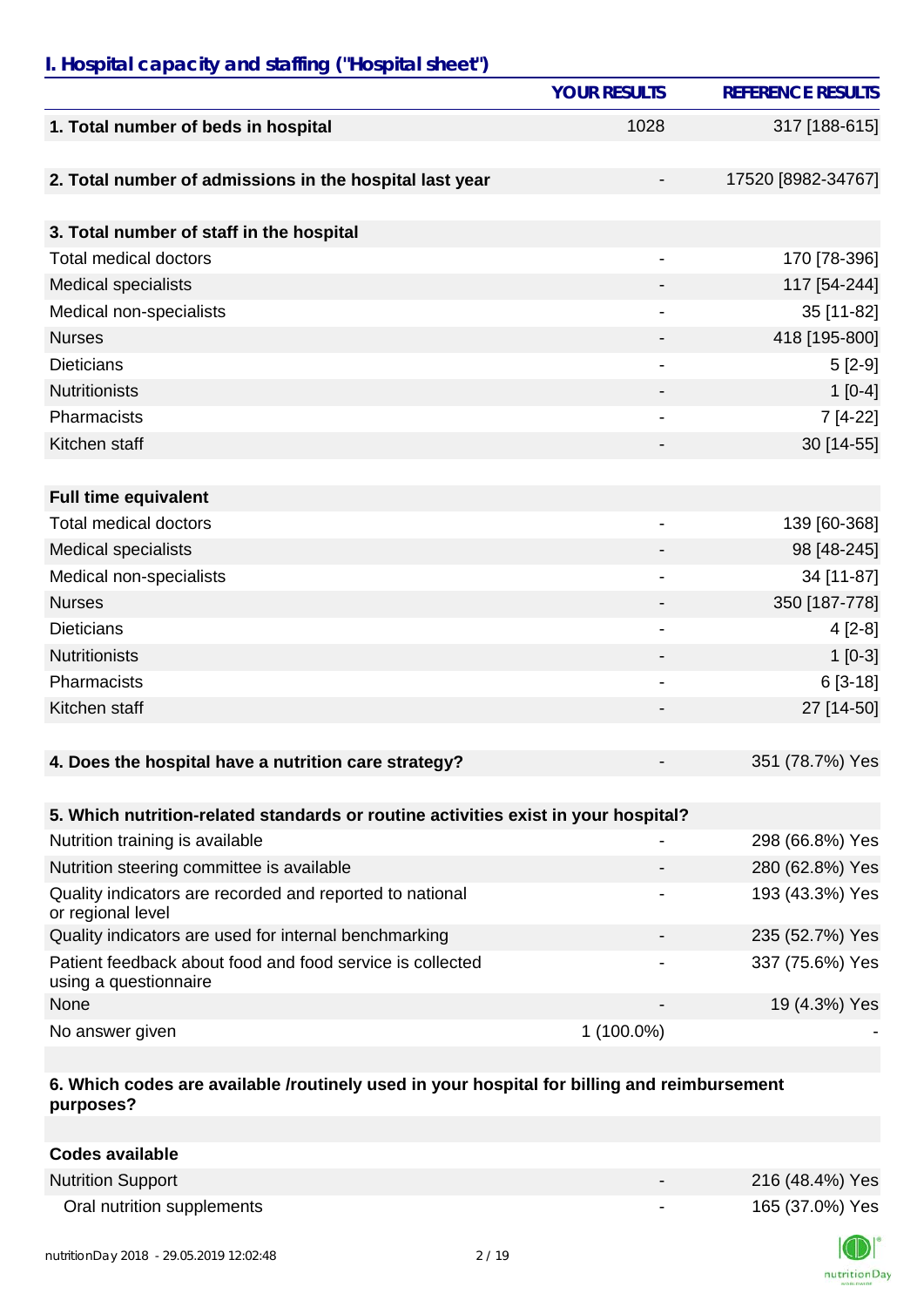| Parenteral nutrition                                      |                          | 255 (57.2%) Yes |
|-----------------------------------------------------------|--------------------------|-----------------|
| Enteral nutrition                                         |                          | 224 (50.2%) Yes |
| Dietary counseling                                        |                          | 166 (37.2%) Yes |
| Specific dietary interventions                            | $\overline{\phantom{a}}$ | 119 (26.7%) Yes |
| Screening for malnutrition                                |                          | 119 (26.7%) Yes |
| <b>Risk of malnutrition</b>                               |                          | 103 (23.1%) Yes |
| Malnutrition (in general)                                 |                          | 203 (45.5%) Yes |
| Severity of malnutrition (i.e. mild, moderate, severe)    |                          | 195 (43.7%) Yes |
| No information available from billing/finance/controlling |                          | 75 (16.8%) Yes  |
| No answer given                                           | $\overline{\phantom{a}}$ | 18 (4.0%)       |
|                                                           |                          |                 |
| <b>Codes routinely used</b>                               |                          |                 |
| <b>Nutrition Support</b>                                  |                          | 188 (42.2%) Yes |
| Oral nutrition supplements                                |                          | 143 (32.1%) Yes |
| Parenteral nutrition                                      |                          | 233 (52.2%) Yes |
| <b>Enteral nutrition</b>                                  |                          | 205 (46.0%) Yes |

Dietary counseling  $140 (31.4%)$  Yes Specific dietary interventions 105 (23.5%) Yes Screening for malnutrition 80 and 100 and 100 and 100 and 100 and 100 and 100 and 100 and 100 and 100 and 100 and 100 and 100 and 100 and 100 and 100 and 100 and 100 and 100 and 100 and 100 and 100 and 100 and 100 and 100 Risk of malnutrition and the set of malnutrition of the set of the set of the set of the set of the set of the set of the set of the set of the set of the set of the set of the set of the set of the set of the set of the s Malnutrition (in general) 176 (39.5%) Yes Severity of malnutrition (i.e. mild, moderate, severe) 169 (37.9%) Yes No information available from billing/finance/controlling and and the state of the 81 (18.2%) Yes No answer given  $29(6.5%)$ 

nutritionDay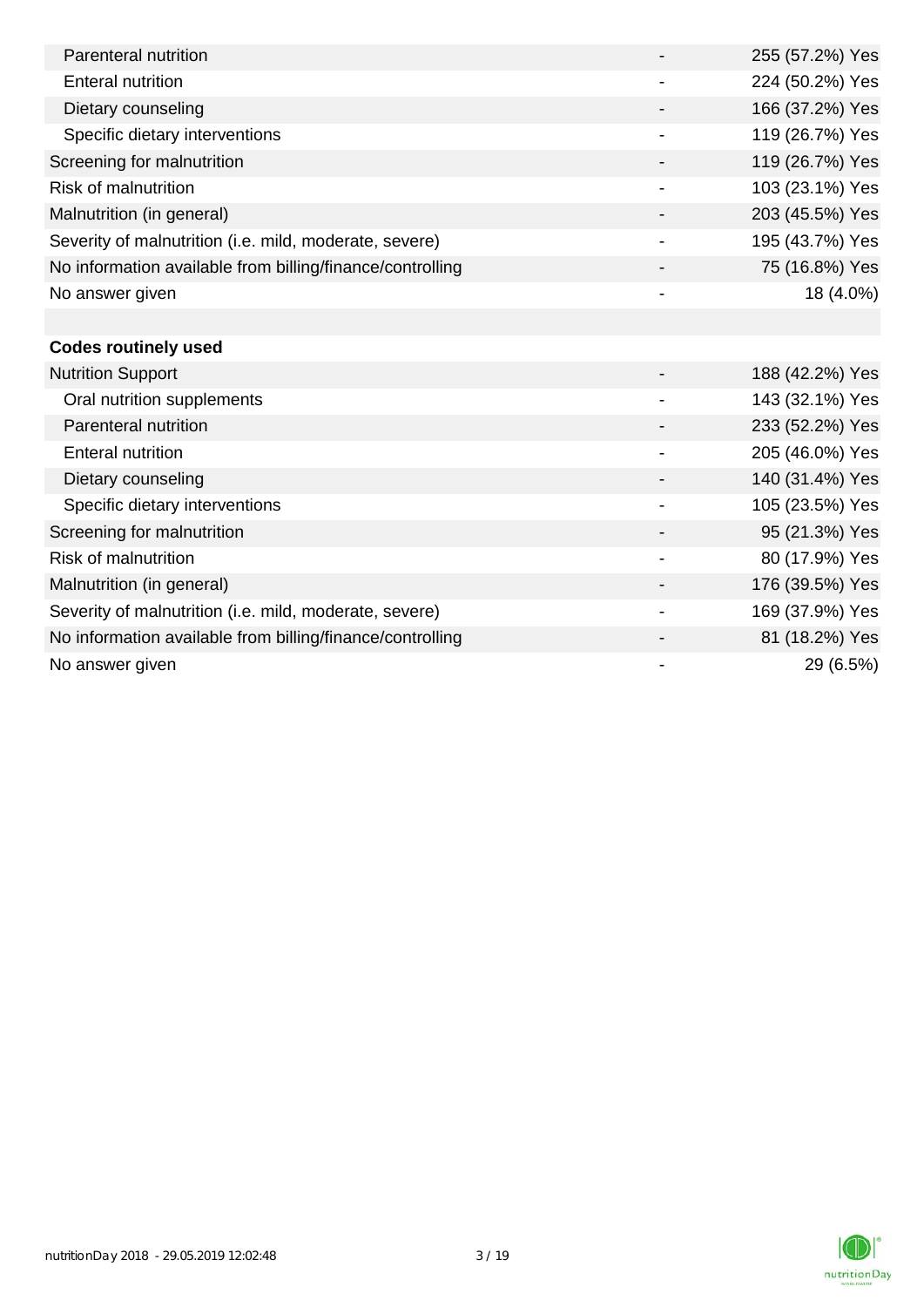#### *II. Unit organisation and structures ("Sheet 1a/1b")*

|                                                                       | <b>YOUR RESULTS</b>      | <b>REFERENCE RESULTS</b> |
|-----------------------------------------------------------------------|--------------------------|--------------------------|
|                                                                       |                          |                          |
| Internal Medicine / General                                           | 5(21.7%)                 | 19.3%                    |
| Internal Medicine / Cardiology                                        | 2(8.7%)                  | 4.5%                     |
| Internal Medicine / Gastroenterology & hepatology                     |                          | 6.3%                     |
| <b>Internal Medicine / Geriatrics</b>                                 | 4 (17.4%)                | 7.9%                     |
| Internal Medicine / Infectious diseases                               | 1(4.3%)                  | 0.5%                     |
| Internal Medicine / Nephrology                                        |                          | 1.3%                     |
| Internal Medicine / Oncology (incl. radiotherapy)                     |                          | 7.2%                     |
| Interdisciplinary                                                     | 1(4.3%)                  | 3.3%                     |
| Long term care                                                        |                          | 2.0%                     |
| Neurology                                                             |                          | 3.6%                     |
| Surgery / General                                                     | 4 (17.4%)                | 13.5%                    |
| Surgery/ Cardiac/Vascular/Thoracic                                    |                          | 2.1%                     |
| Surgery / Neurosurgery                                                | $\overline{\phantom{a}}$ | 1.0%                     |
| Surgery / Orthopedic                                                  | $3(13.0\%)$              | 4.2%                     |
| Trauma                                                                |                          | 1.4%                     |
| Ear Nose Throat (ENT)                                                 |                          | 1.8%                     |
| Gynecology / Obstetrics                                               |                          | 1.6%                     |
| Pediatrics                                                            |                          | 1.3%                     |
| Psychiatry                                                            |                          | 0.9%                     |
| <b>Others</b>                                                         | $3(13.0\%)$              | 16.1%                    |
|                                                                       |                          |                          |
| 2. Number of registered inpatients at noon                            | 31 [24-34]               | 24 [18-31]               |
|                                                                       |                          |                          |
| 3. Total bed capacity of the unit                                     | 36 [32-40]               | 30 [24-38]               |
|                                                                       |                          |                          |
| 4. Number of each type of staff in the unit for TODAY's morning shift |                          |                          |
|                                                                       |                          |                          |
| <b>Fully trained</b>                                                  |                          |                          |
| Medical doctors                                                       | $8[7-12]$                | $3[2-7]$                 |
| <b>Nurses</b>                                                         | 8 [7-10]                 | $5[3-8]$                 |
| Nursing aides                                                         | -                        | $2[1-3]$                 |
| <b>Dieticians</b>                                                     |                          | $1[0-1]$                 |
| <b>Nutritionists</b>                                                  |                          | $0[0-1]$                 |
| Administrative staff                                                  |                          | $1[0-1]$                 |

**In training**

Other staff involved in patient care 1 and 2 and 2 and 2 and 2 and 2 and 2 and 2 and 2 and 2 and 2 and 2 and 2 and 2 and 2 and 2 and 2 and 2 and 2 and 2 and 2 and 2 and 2 and 2 and 2 and 2 and 2 and 2 and 2 and 2 and 2 and

Medical doctors 1 [0-3] Medical students 0 [0-2] Nurses  $1$  [0-3]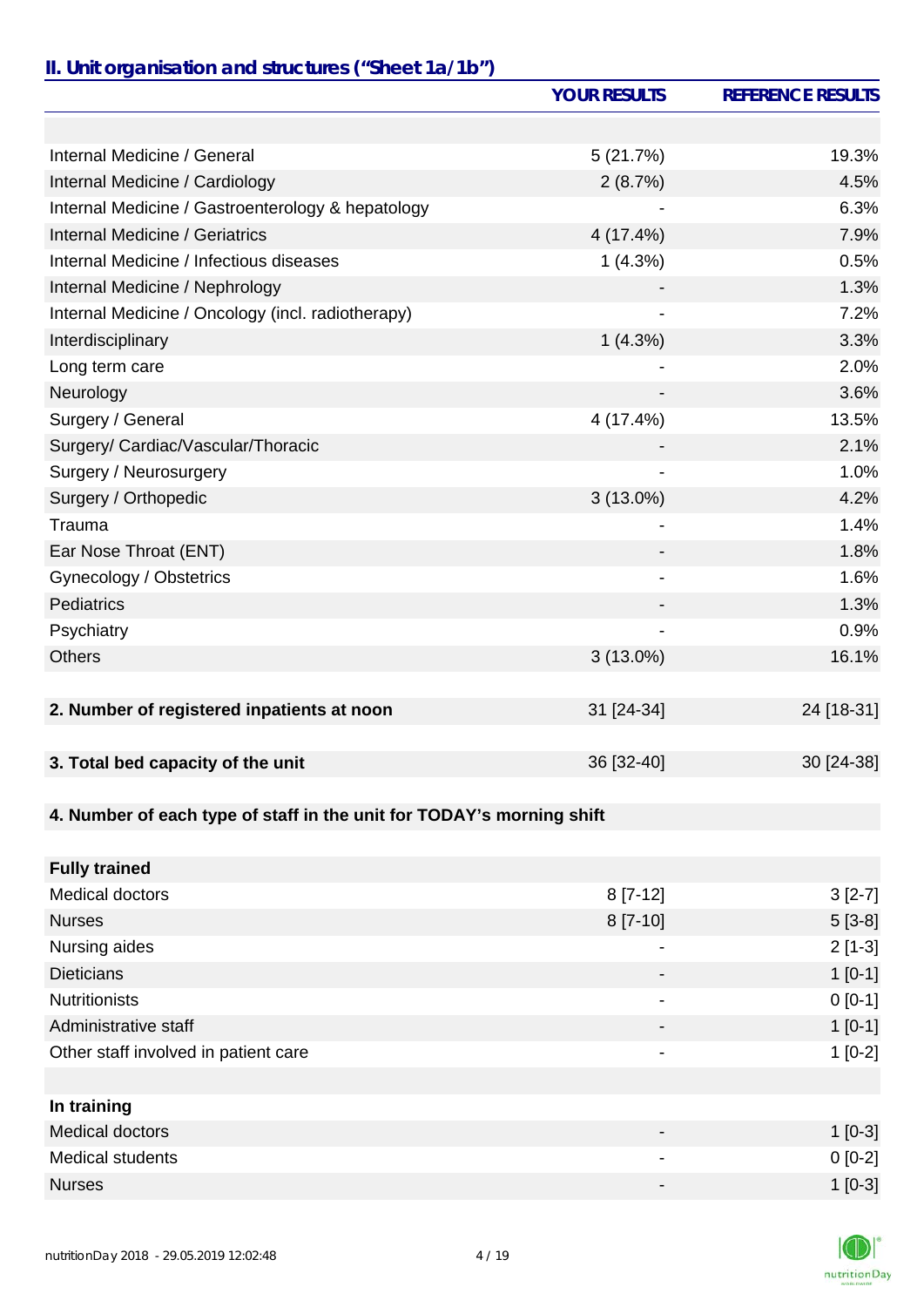| Nursing aides                                                                                       |                | $0[0-0]$        |
|-----------------------------------------------------------------------------------------------------|----------------|-----------------|
| <b>Dieticians</b>                                                                                   |                | $0 [0-0]$       |
| <b>Nutritionists</b>                                                                                |                | $0[0-0]$        |
| Other staff involved in patient care                                                                |                | $0[0-0]$        |
| 5. Is there a nutrition support team in your hospital<br>available?                                 |                | 705 (76.4%) Yes |
| 6. Does the unit have a nutrition care strategy?                                                    |                | 678 (73.5%) Yes |
| 7. Is there a person in your unit responsible for<br>nutrition care?                                |                | 644 (69.8%) Yes |
| 8. Is there a dietician, nutritionist or dietetic assistant<br>available for your unit?             | 23 (100%) Yes  | 831 (90.0%) Yes |
| 9. Is specific staff responsible for providing feeding<br>assistance to patients during meal times? |                | 575 (62.3%) Yes |
| 10. How do you MAINLY screen/monitor patients for<br>malnutrition?                                  |                |                 |
| At admission                                                                                        |                |                 |
| No routine screening                                                                                |                | 85 (8.8%) Yes   |
| No fixed criteria                                                                                   |                | 14 (1.4%) Yes   |
| Experience / visual assessment only                                                                 | 1 (4.3%) Yes   | 77 (7.9%) Yes   |
| Weighing / BMI only                                                                                 | 2 (8.7%) Yes   | 141 (14.5%) Yes |
| <b>Nutritional Risk Screening (NRS) 2002</b>                                                        | 3 (13.0%) Yes  | 309 (31.9%) Yes |
| Malnutrition Universal Screening Tool (MUST)                                                        |                | 59 (6.1%) Yes   |
| Malnutrition Screening tool (MST)                                                                   |                | 70 (7.2%) Yes   |
| <b>SNAQ</b>                                                                                         |                | 11 (1.1%) Yes   |
| Other formal tool                                                                                   | 16 (69.6%) Yes | 148 (15.3%) Yes |
| I do not know                                                                                       | 1 (4.3%) Yes   | 9 (0.93%) Yes   |
| Missing                                                                                             |                | 47 (4.8%)       |
|                                                                                                     |                |                 |
| <b>During hospital stay</b>                                                                         |                |                 |
| No routine monitoring                                                                               | 1 (4.3%) Yes   | 88 (9.1%) Yes   |
| No fixed criteria                                                                                   | 4 (17.4%) Yes  | 77 (7.9%) Yes   |
| Experience / visual assessment only                                                                 | 1 (4.3%) Yes   | 174 (17.9%) Yes |
| Weighing / BMI only                                                                                 | 17 (73.9%) Yes | 313 (32.3%) Yes |
| Other formal tool                                                                                   |                | 251 (25.9%) Yes |
| I do not know                                                                                       |                | 20 (2.1%) Yes   |
| Missing                                                                                             |                | 47 (4.8%)       |
|                                                                                                     |                |                 |
| 11a. Do you routinely use guidelines or standards for<br>nutrition care?                            |                | 724 (80.0%) Yes |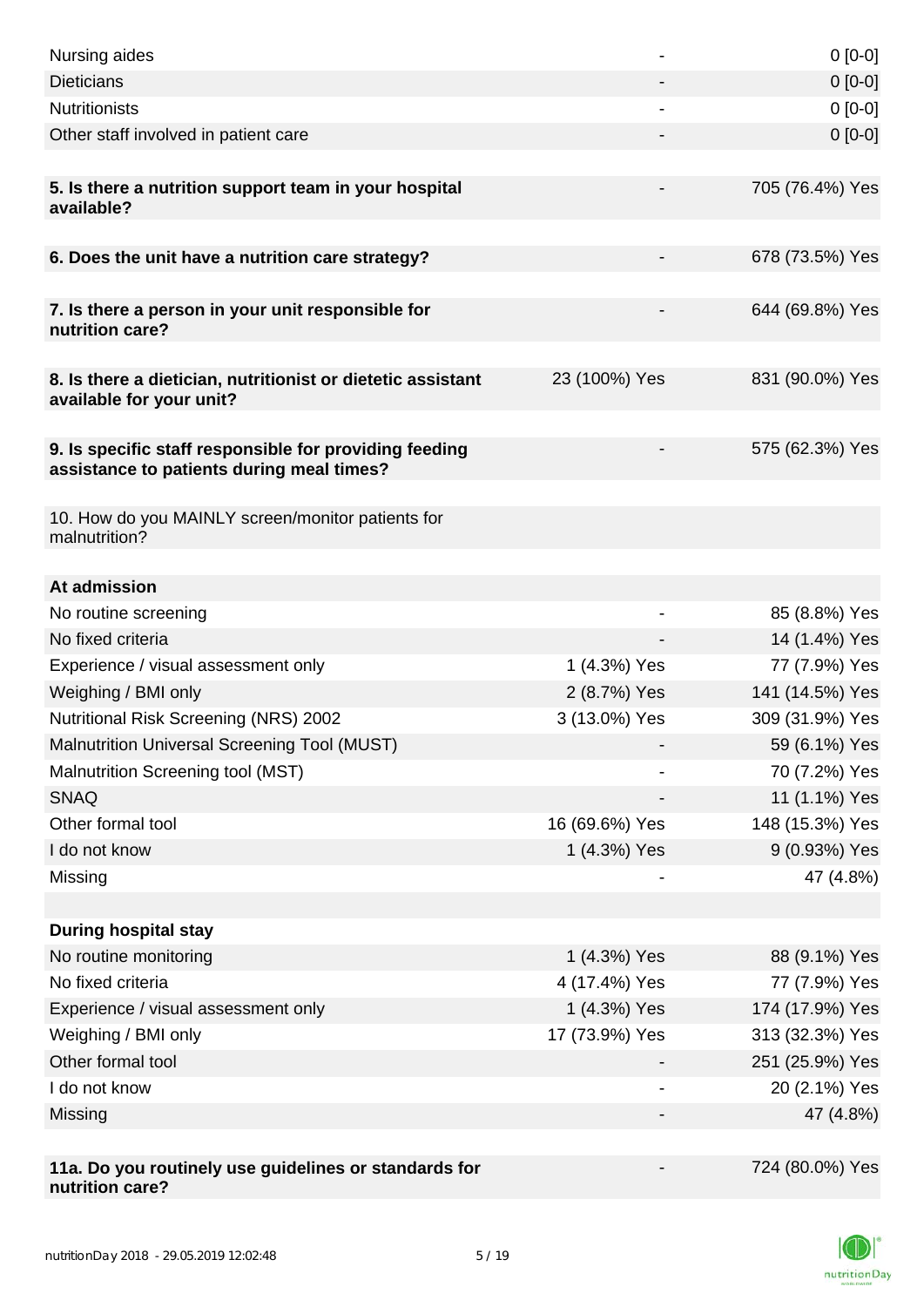| 11b. If yes, which one is mainly used?                           |                 |
|------------------------------------------------------------------|-----------------|
| International guidelines                                         | 186 (25.7%) Yes |
| National guidelines                                              | 105 (14.5%) Yes |
| Standards on hospital level                                      | 249 (34.4%) Yes |
| Standards on unit level                                          | 51 (7.0%) Yes   |
| Individual patient nutrition care plans                          | 116 (16.0%) Yes |
| Other                                                            | 7 (0.97%) Yes   |
| Missing                                                          | $10(1.4\%)$     |
|                                                                  |                 |
| 12 What is routinaly dang in your unit for given patient groups? |                 |

#### **12. What is routinely done in your unit for given patient groups?**

| At risk                                                    |                 |
|------------------------------------------------------------|-----------------|
| Watchful waiting                                           | 281 (29.0%) Yes |
| Discuss nutrition care activities during ward rounds       | 430 (44.3%) Yes |
| Develop an individual nutrition care plan                  | 509 (52.5%) Yes |
| Initiate treatment / nutrition intervention                | 582 (60.0%) Yes |
| Consult a nutrition expert (dietician, nutritionist, etc.) | 592 (61.0%) Yes |
| Consult a medical professional                             | 383 (39.5%) Yes |
| Calculate energy requirements                              | 479 (49.4%) Yes |
| Calculate protein requirements                             | 466 (48.0%) Yes |
|                                                            |                 |
| <b>Malnourished</b>                                        |                 |
| Watchful waiting                                           | 196 (20.2%) Yes |
| Discuss nutrition care activities during ward rounds       | 462 (47.6%) Yes |
| Develop an individual nutrition care plan                  | 541 (55.8%) Yes |
| Initiate treatment / nutrition intervention                | 624 (64.3%) Yes |
| Consult a nutrition expert (dietician, nutritionist, etc.) | 581 (59.9%) Yes |
| Consult a medical professional                             | 411 (42.4%) Yes |
| Calculate energy requirements                              | 537 (55.4%) Yes |
| Calculate protein requirements                             | 522 (53.8%) Yes |
|                                                            |                 |
| <b>Every patient</b>                                       |                 |
| Watchful waiting                                           | 483 (49.8%) Yes |
| Discuss nutrition care activities during ward rounds       | 258 (26.6%) Yes |
| Develop an individual nutrition care plan                  | 184 (19.0%) Yes |
| Initiate treatment / nutrition intervention                | 135 (13.9%) Yes |
| Consult a nutrition expert (dietician, nutritionist, etc.) | 185 (19.1%) Yes |
| Consult a medical professional                             | 209 (21.5%) Yes |
| Calculate energy requirements                              | 123 (12.7%) Yes |
| Calculate protein requirements                             | 113 (11.6%) Yes |
|                                                            |                 |
| <b>Never</b>                                               |                 |
| Watchful waiting                                           | 76 (7.8%) Yes   |
| Discuss nutrition care activities during ward rounds       | 62 (6.4%) Yes   |

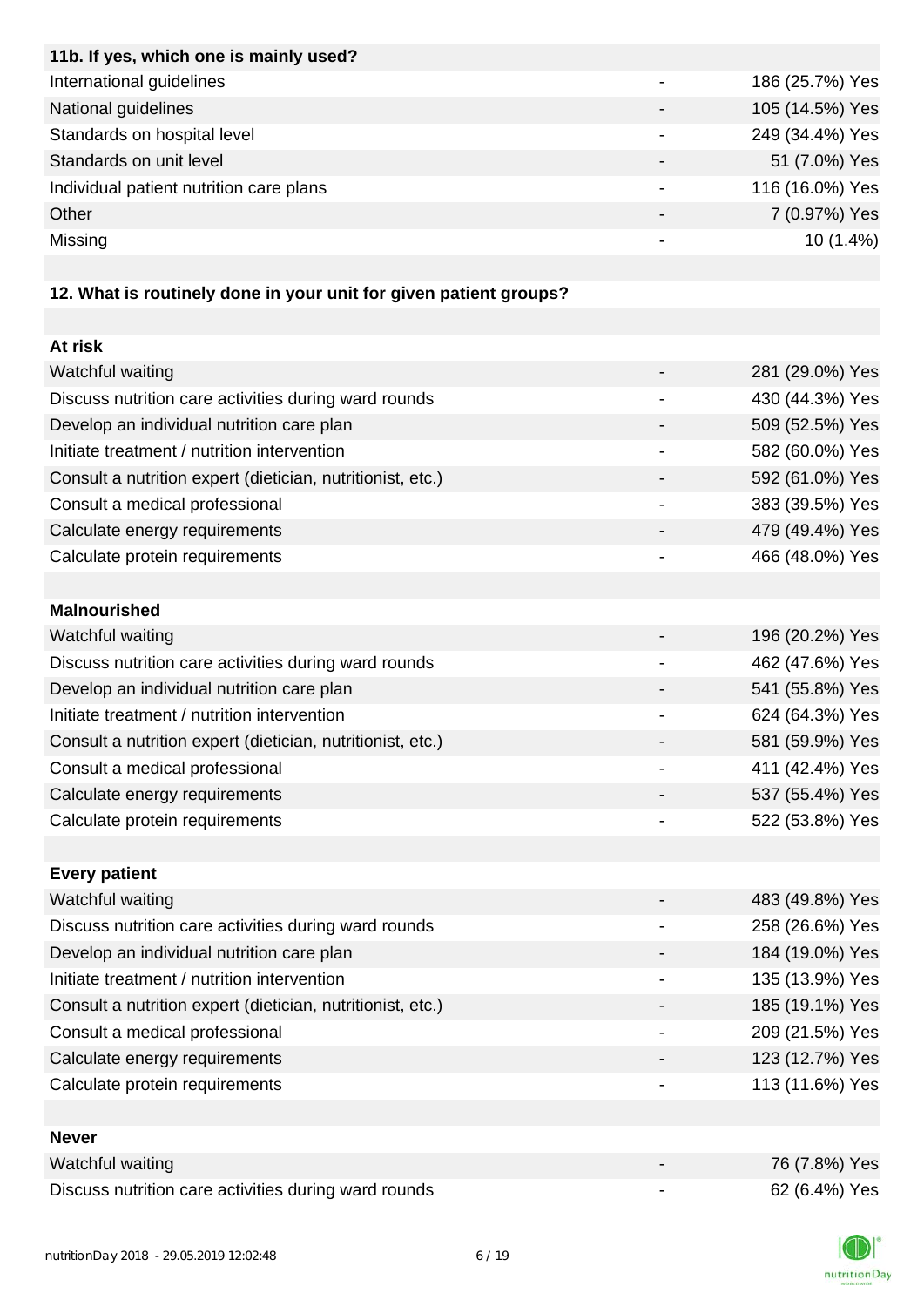| Develop an individual nutrition care plan                          | $\overline{\phantom{a}}$ | 50 (5.2%) Yes   |
|--------------------------------------------------------------------|--------------------------|-----------------|
| Initiate treatment / nutrition intervention                        |                          | 13 (1.3%) Yes   |
| Consult a nutrition expert (dietician, nutritionist, etc.)         |                          | 16 (1.6%) Yes   |
| Consult a medical professional                                     | $\overline{\phantom{a}}$ | 106 (10.9%) Yes |
| Calculate energy requirements                                      | $\overline{\phantom{a}}$ | 103 (10.6%) Yes |
| Calculate protein requirements                                     |                          | 124 (12.8%) Yes |
|                                                                    |                          |                 |
| I do not know                                                      |                          |                 |
| Watchful waiting                                                   |                          | 51 (5.3%) Yes   |
| Discuss nutrition care activities during ward rounds               | $\overline{\phantom{a}}$ | 40 (4.1%) Yes   |
| Develop an individual nutrition care plan                          |                          | 22 (2.3%) Yes   |
| Initiate treatment / nutrition intervention                        | -                        | 22 (2.3%) Yes   |
| Consult a nutrition expert (dietician, nutritionist, etc.)         |                          | 18 (1.9%) Yes   |
| Consult a medical professional                                     | -                        | 51 (5.3%) Yes   |
| Calculate energy requirements                                      |                          | 40 (4.1%) Yes   |
| Calculate protein requirements                                     | $\overline{\phantom{a}}$ | 42 (4.3%) Yes   |
|                                                                    |                          |                 |
| 13. When do you routinely weigh your patients?                     |                          |                 |
| at admission                                                       | 15 (65.2%) Yes           | 625 (64.4%) Yes |
| Within 24 hours                                                    | 1 (4.3%) Yes             | 142 (14.6%) Yes |
| Within 48 hours                                                    |                          | 54 (5.6%) Yes   |
| Within 72 hours                                                    |                          | 27 (2.8%) Yes   |
| Every week                                                         | 18 (78.3%) Yes           | 393 (40.5%) Yes |
| Occasionally                                                       |                          | 109 (11.2%) Yes |
| When requested                                                     | 12 (52.2%) Yes           | 483 (49.8%) Yes |
| At discharge                                                       |                          | 52 (5.4%) Yes   |
| Never                                                              |                          | 13 (1.3%) Yes   |
| I do not know                                                      |                          | 4 (0.41%) Yes   |
| No answer given                                                    | 10 (41.7%)               | 50 (5.2%)       |
|                                                                    |                          |                 |
| 14. What do you do to support adequate food intake of patients?    |                          |                 |
| Offer additional meals or in between snacks                        | 15 (65.2%) Yes           | 730 (75.3%) Yes |
| Offer meal choices                                                 | 22 (95.7%) Yes           | 711 (73.3%) Yes |
| Offer different portion sizes                                      | 6 (26.1%) Yes            | 635 (65.5%) Yes |
| Consider food presentation                                         | 5 (21.7%) Yes            | 356 (36.7%) Yes |
| Change food texture/consistency as needed                          | 14 (60.9%) Yes           | 797 (82.2%) Yes |
| Consider patient problems with eating and drinking                 | 15 (65.2%) Yes           | 793 (81.8%) Yes |
| Ensure that mealtimes are undisturbed/protected<br>mealtime policy | 15 (65.2%) Yes           | 218 (22.5%) Yes |
| Promote positive eating environment                                | 9 (39.1%) Yes            | 281 (29.0%) Yes |
| Consider cultural/religious preferences                            | 19 (82.6%) Yes           | 559 (57.6%) Yes |
| Consider patient allergies / intolerances                          | 14 (60.9%) Yes           | 650 (67.0%) Yes |
| Other                                                              | 3 (13.0%) Yes            | 74 (7.6%) Yes   |
| I do not know                                                      |                          | 19 (2.0%) Yes   |
| No answer given                                                    |                          | 48 (4.9%)       |

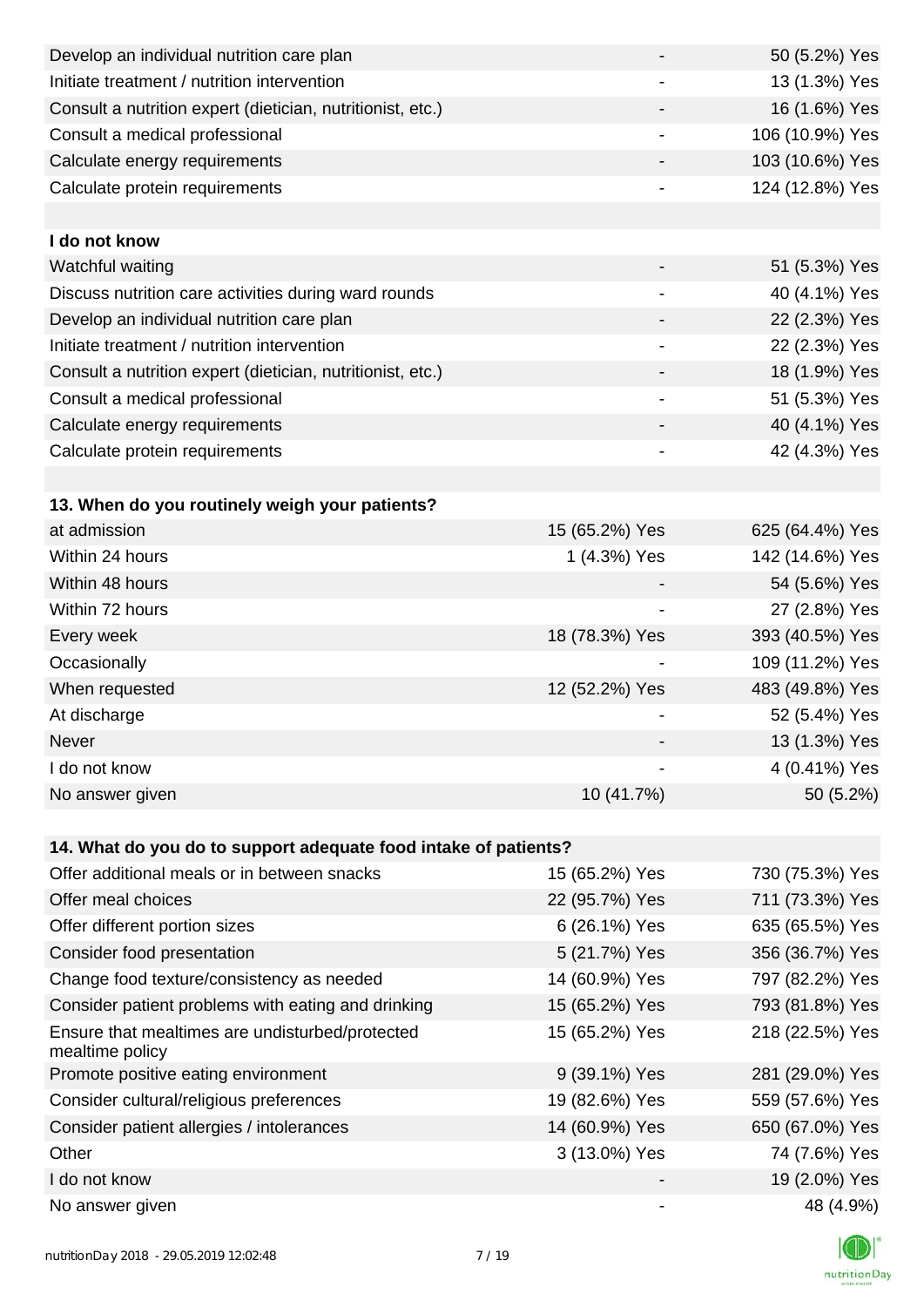| 15. Which nutrition-related standards or routine activities exist in your unit?      |                          |                 |
|--------------------------------------------------------------------------------------|--------------------------|-----------------|
| Nutrition training is available                                                      | $\overline{\phantom{a}}$ | 558 (57.5%) Yes |
| Reporting of nutrition related information to hospital<br>managers                   | -                        | 408 (42.1%) Yes |
| Quality indicators are recorded and reported to national<br>or regional level        |                          | 302 (31.1%) Yes |
| Quality indicators are used for internal benchmarking                                | $\overline{\phantom{a}}$ | 358 (36.9%) Yes |
| Patient feedback about food and food service is collected<br>using a questionnaire   |                          | 625 (64.4%) Yes |
| None                                                                                 |                          | 32 (3.3%) Yes   |
| I do not know                                                                        |                          | 38 (3.9%) Yes   |
| No answer given                                                                      | 23 (100%)                | 68 (7.0%)       |
|                                                                                      |                          |                 |
| 16. At admission what is asked and documented?                                       |                          |                 |
| Change in weight                                                                     |                          | 775 (79.9%) Yes |
| Eating habits/difficulties                                                           |                          | 746 (76.9%) Yes |
| Nutrition before admission                                                           |                          | 592 (61.0%) Yes |
| None                                                                                 | $\overline{\phantom{a}}$ | 15 (1.5%) Yes   |
| I do not know                                                                        |                          | 20 (2.1%) Yes   |
| No answer given                                                                      | 23 (100%)                | 70 (7.2%)       |
|                                                                                      |                          |                 |
| 17. On what forms is there a specific part about eating, nutrition or malnutrition?  |                          |                 |
|                                                                                      |                          |                 |
| a. Patient Record has a section for                                                  |                          |                 |
| indicating if the patient is malnourished or at risk of<br>malnutrition              |                          | 708 (73.0%) Yes |
| nutrition treatment                                                                  |                          | 582 (60.0%) Yes |
| None                                                                                 |                          | 54 (5.6%) Yes   |
| I do not know                                                                        |                          | 26 (2.7%) Yes   |
|                                                                                      |                          |                 |
| b. Discharge Letter                                                                  |                          |                 |
| summarizes nutrition treatment received during stay                                  |                          | 407 (42.0%) Yes |
| makes future nutrition-related recommendations                                       |                          | 572 (59.0%) Yes |
| None                                                                                 |                          | 110 (11.3%) Yes |
| I do not know                                                                        | -                        | 69 (7.1%) Yes   |
|                                                                                      |                          |                 |
| 18. Do you provide brochures about malnutrition to at<br>risk/malnourished patients? |                          | 356 (44.8%) Yes |
|                                                                                      |                          |                 |
| 19. Who filled in this sheet?                                                        |                          |                 |
| <b>Head staff</b>                                                                    |                          | 281 (29.0%) Yes |
| <b>Dietician</b>                                                                     |                          | 517 (53.3%) Yes |
| <b>Nurse</b>                                                                         |                          | 279 (28.8%) Yes |
| Physician                                                                            |                          | 128 (13.2%) Yes |
| Administrative staff                                                                 |                          | 8 (0.82%) Yes   |

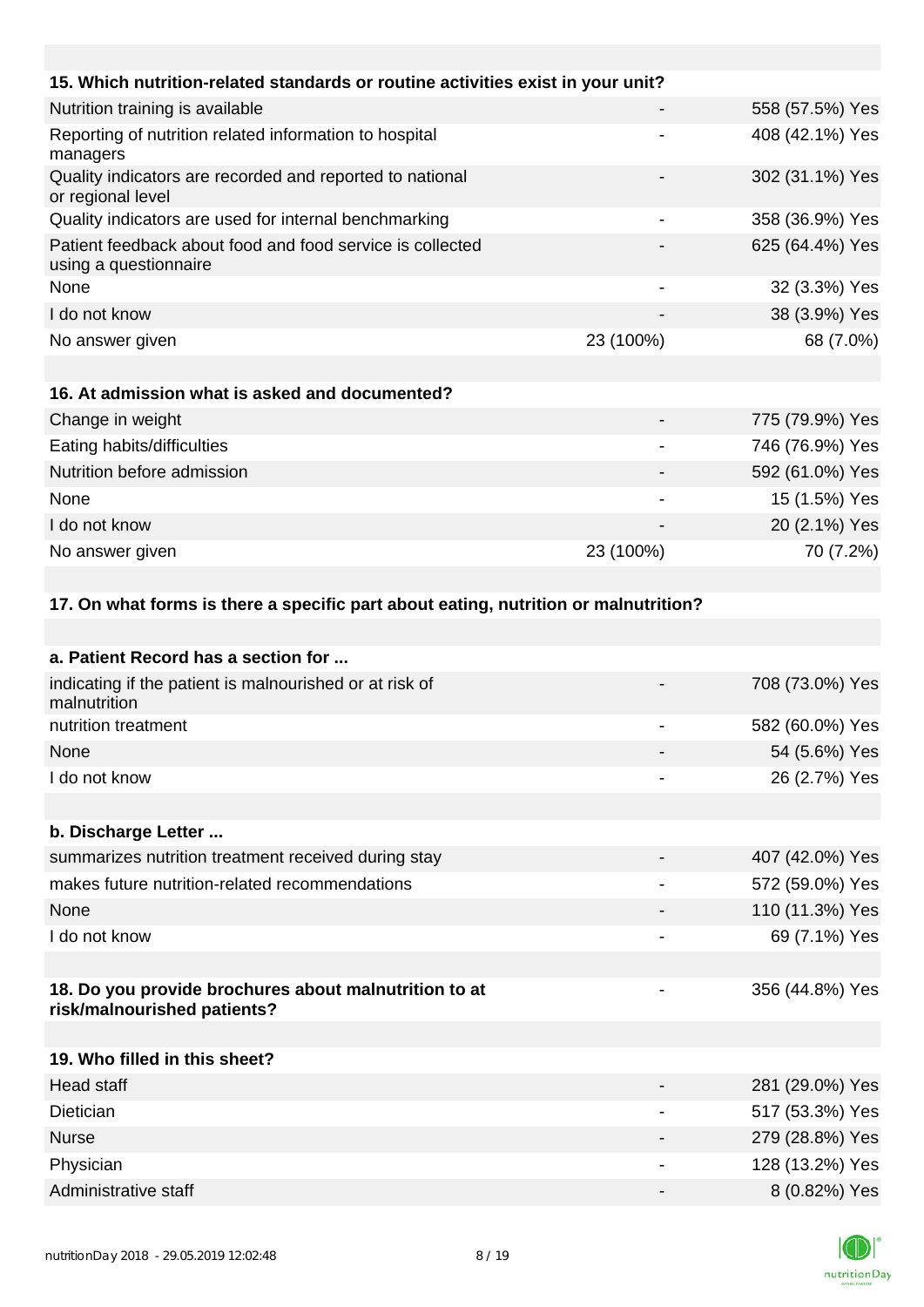| Other         | $\overline{\phantom{0}}$ | 39 (4.0%) Yes |
|---------------|--------------------------|---------------|
| None          |                          |               |
| I do not know | $\,$                     | 7 (0.72%) Yes |

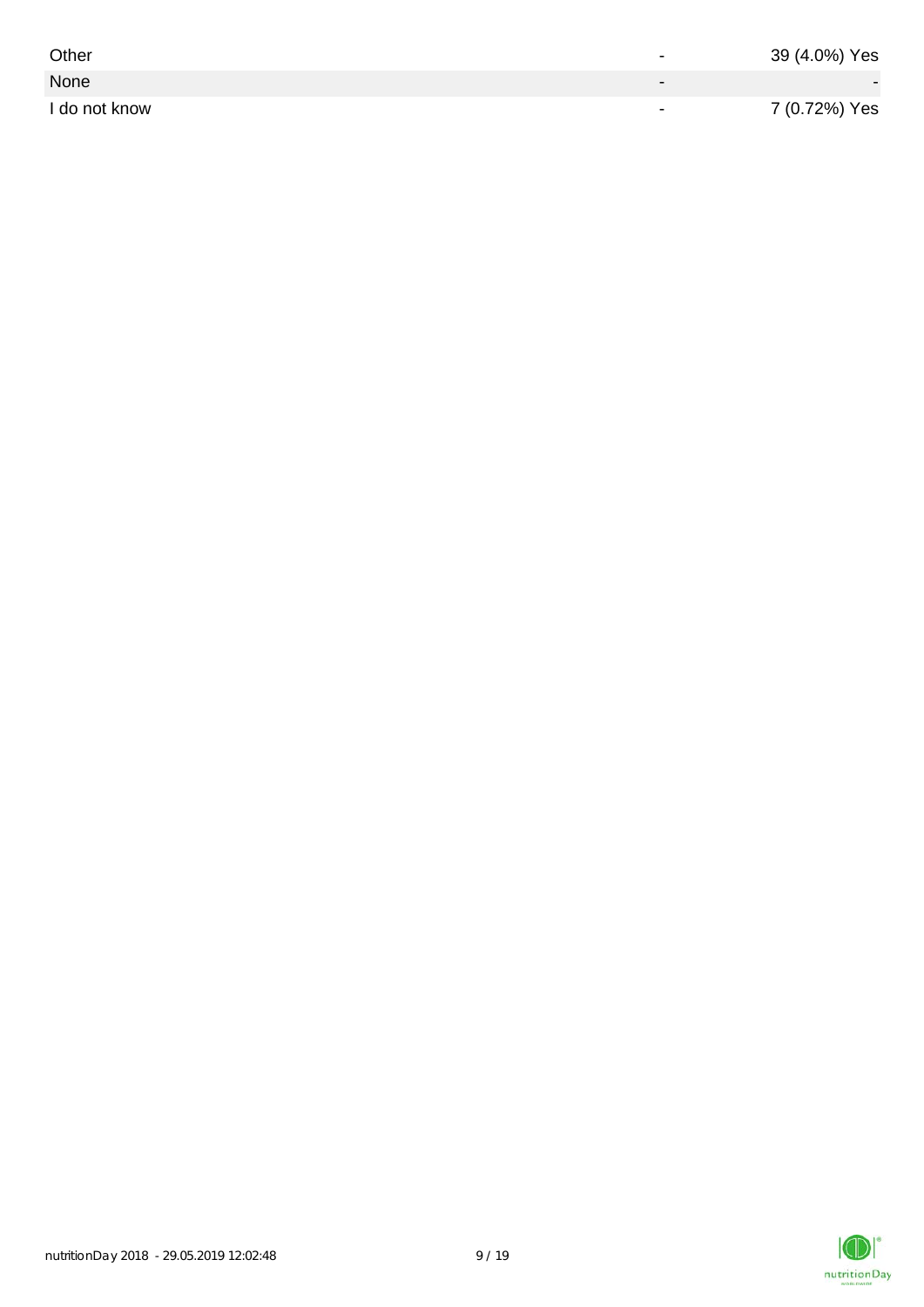|                                                                                         | <b>YOUR RESULTS</b> | <b>REFERENCE RESULTS</b> |
|-----------------------------------------------------------------------------------------|---------------------|--------------------------|
|                                                                                         |                     |                          |
| Total                                                                                   | 602                 | 17827                    |
| Age                                                                                     | 71 [61-82]          | 67 [53-78]               |
| Female                                                                                  | 291 (48.3%)         | 8951 (50.2%)             |
| Weight                                                                                  | $61.2 \pm 16.9$     | $70.1 \pm 19.2$          |
| Height                                                                                  | $159 + 10$          | $165 + 10$               |
| <b>BMI</b>                                                                              | $24.2 + 5.9$        | $25.5 \pm 6.0$           |
| 1. This hospital admission was                                                          |                     |                          |
| planned                                                                                 | 60 (10.0%)          | 6798 (38.1%)             |
| an emergency                                                                            | 469 (77.9%)         | 9562 (53.6%)             |
| I do not know                                                                           | 73 (12.1%)          | 1467 (8.2%)              |
| No answer given                                                                         |                     |                          |
|                                                                                         |                     |                          |
| 2a. Diagnosis at admission                                                              |                     |                          |
| 0100 Infectious and parasitic diseases                                                  | 34 (5.6%)           | 1555 (8.7%)              |
| 0200 Neoplasms                                                                          | 13 (2.2%)           | 3133 (17.6%)             |
| 0300 Blood and bloodforming organs and the immune<br>mechanism                          | 17 (2.8%)           | 1159 (6.5%)              |
| 0400 Endocrine, nutritional and metabolic diseases                                      | 50 (8.3%)           | 2190 (12.3%)             |
| 0500 Mental health                                                                      | 13 (2.2%)           | 851 (4.8%)               |
| 0600 Nervous system                                                                     | 57 (9.5%)           | 1636 (9.2%)              |
| 0700 Eye and adnexa                                                                     | 4 (0.66%)           | 236 (1.3%)               |
| 0800 Ear and mastoid process                                                            | 1(0.17%)            | 127 (0.71%)              |
| 0900 Circulatory system                                                                 | 79 (13.1%)          | 3801 (21.3%)             |
| 1000 Respiratory system                                                                 | 97 (16.1%)          | 2810 (15.8%)             |
| 1100 Digestive system                                                                   | 60 (10.0%)          | 4343 (24.4%)             |
| 1200 Skin and subcutaneous tissue                                                       | $37(6.1\%)$         | 786 (4.4%)               |
| 1300 Musculoskeletal system and connective tissue                                       | 97 (16.1%)          | 2703 (15.2%)             |
| 1400 Genitourinary system                                                               | 34 (5.6%)           | 1776 (10.0%)             |
| 1500 Pregnancy, childbirth and the puerperium                                           |                     | 198 (1.1%)               |
| 1600 Conditions originating in the perinatal period                                     |                     | 25 (0.14%)               |
| 1700 Congenital/chromosomal abnormalities                                               |                     | 31 (0.17%)               |
| 1800 Symptoms, signs, abnormal clinical/lab findings                                    | 55 (9.1%)           | 816 (4.6%)               |
| 1900 Injury, poisoning                                                                  | 27 (4.5%)           | 512 (2.9%)               |
| 2000 External causes of morbidity and mortality (e.g.<br>transport accidents, assaults) | $33(5.5\%)$         | 379 (2.1%)               |
| 2100 Factors influencing health status and contact with<br>health services              | 13 (2.2%)           | 619 (3.5%)               |
| No answer given                                                                         |                     |                          |
| 3. Which conditions/comorbidities does this patient have?                               |                     |                          |
| Cardiac insufficiency                                                                   | 160 (27.2%)         | 3518 (22.5%)             |

![](_page_9_Picture_4.jpeg)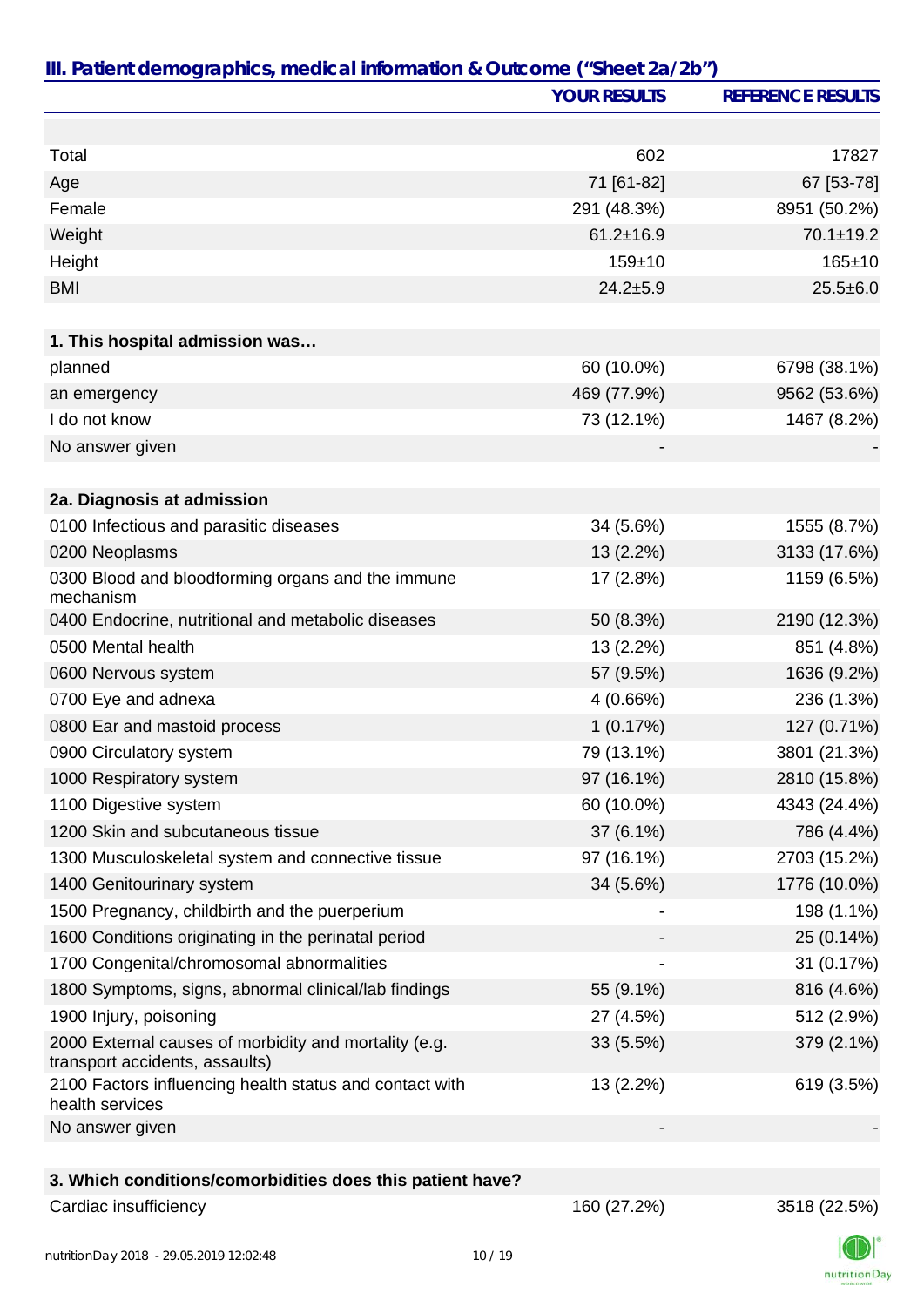| Myocardial infarction                                | 69 (11.7%)               | 823 (5.4%)    |
|------------------------------------------------------|--------------------------|---------------|
| Chronic lung disease                                 | 59 (10.1%)               | 2299 (14.8%)  |
| Cerebral vascular disease                            | 91 (15.5%)               | 1523 (9.9%)   |
| Peripheral vascular disease                          | 36 (6.1%)                | 1931 (12.6%)  |
| Chronic liver disease                                | 20 (3.4%)                | 992 (6.5%)    |
| Chronic kidney disease                               | 121 (20.5%)              | 1734 (11.3%)  |
| <b>Diabetes</b>                                      | 261 (43.9%)              | 3888 (24.9%)  |
| Cancer                                               | 63 (10.7%)               | 3763 (24.2%)  |
| Infection                                            | 89 (15.1%)               | 2245 (14.5%)  |
| Dementia                                             | 67 (11.5%)               | 798 (5.2%)    |
| Major depressive disorder                            | 22 (3.7%)                | 853 (5.6%)    |
| Other chronic mental disorder                        | 27 (4.6%)                | 815 (5.4%)    |
| Other chronic disease                                | 234 (39.3%)              | 4031 (25.9%)  |
| None                                                 | 72 (12.0%)               | 3008 (16.9%)  |
|                                                      |                          |               |
| 4a. Previous operation during this hospital stay     |                          |               |
| Yes, planned                                         |                          | 3584 (20.1%)  |
| Yes, acute                                           | -                        | 1077 (6.0%)   |
| <b>No</b>                                            | $\overline{\phantom{a}}$ | 12545 (70.4%) |
| I do not know                                        |                          | 230 (1.3%)    |
| Missing                                              | 602 (100%)               | 391 (2.2%)    |
|                                                      |                          |               |
| Days since operation                                 |                          | $3[1-11]$     |
|                                                      |                          |               |
| 4b. Planned operation during this hospital stay      |                          |               |
| Yes, today or tomorrow                               |                          | 1266 (7.1%)   |
| Yes, later                                           |                          | 953 (5.3%)    |
| No                                                   |                          | 13798 (77.4%) |
| I do not know                                        |                          | 833 (4.7%)    |
| Missing                                              | 602 (100%)               | 977 (5.5%)    |
|                                                      |                          |               |
| 5. Previous ICU admission during this hospital stay? |                          | 1781 (10.0%)  |
| (Yes)                                                |                          |               |
|                                                      |                          |               |
| 6. Is this patient terminally ill?                   | 33 (5.5%)                | 1122 (6.3%)   |
|                                                      |                          |               |
| 7. Fluid status                                      |                          |               |
| Normal                                               | 513 (85.2%)              | 13668 (76.7%) |
| Overloaded                                           | 42 (7.0%)                | 1008 (5.7%)   |
| Dehydrated                                           | 16 (2.7%)                | 878 (4.9%)    |
| I do not know                                        | $31(5.1\%)$              | 2273 (12.8%)  |
| Missing                                              |                          |               |
|                                                      |                          |               |
| 8. Number of different medications planned           |                          |               |

![](_page_10_Picture_2.jpeg)

 $\vert\mathbb{O}\vert^2$ nutritionDay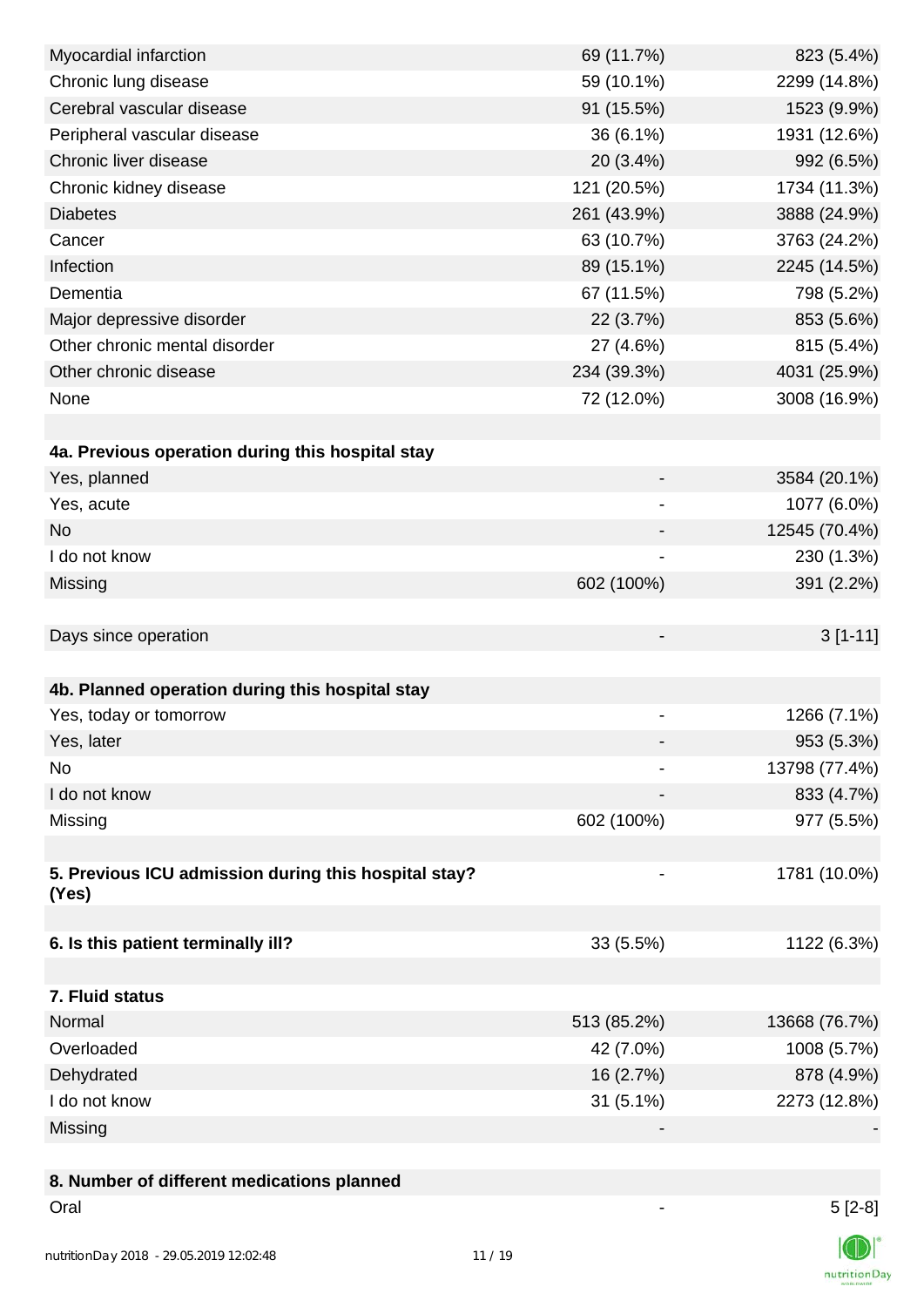| Other                                                                                    |              | $2[1-4]$      |
|------------------------------------------------------------------------------------------|--------------|---------------|
| 9. Was this patient identified as malnourished or at risk of malnutrition?               |              |               |
| Malnourished                                                                             | 32(5.3%)     | 2050 (11.5%)  |
| At risk                                                                                  | 103 (17.1%)  | 3162 (17.7%)  |
| No                                                                                       | 427 (70.9%)  | 11117 (62.4%) |
| I do not know                                                                            | 40 (6.6%)    | 1498 (8.4%)   |
| Missing                                                                                  |              |               |
|                                                                                          |              |               |
| 10. IV Fluids                                                                            |              |               |
| Electrolyte solution (NaCl, Ringers lactate, etc)                                        |              | 6470 (36.3%)  |
| 5% Glucose solution                                                                      |              | 1853 (10.4%)  |
|                                                                                          |              |               |
| 11. Number of ONS drinks planned                                                         |              | $0[0-0]$      |
|                                                                                          |              |               |
| 12. Nutrition intake                                                                     |              |               |
| Regular hospital food                                                                    | 299 (49.7%)  | 10454 (58.6%) |
| Fortified/enriched hospital food                                                         | 28 (4.7%)    | 1962 (11.0%)  |
| Protein/energy supplement (e.g. ONS drinks)                                              | 111 (18.4%)  | 2469 (13.8%)  |
| <b>Enteral nutrition</b>                                                                 | 39 (6.5%)    | 882 (4.9%)    |
| Parenteral nutrition                                                                     | $3(0.50\%)$  | 929 (5.2%)    |
| Special diet                                                                             | 324 (53.8%)  | 5732 (32.2%)  |
| None                                                                                     | 20 (3.3%)    | 895 (5.0%)    |
|                                                                                          |              |               |
| 13a. All lines and Tubes                                                                 |              |               |
| <b>Central Venous</b>                                                                    |              | 1535 (8.6%)   |
| Peripheral venous access                                                                 |              | 8238 (46.2%)  |
| Nasogastric                                                                              |              | 462 (2.6%)    |
| Nasojejunal                                                                              |              | 79 (0.44%)    |
| Nasoduadenal                                                                             |              | 67 (0.38%)    |
| Enterostoma                                                                              |              | 82 (0.46%)    |
| Percutaneous endoscopy/surgical gastrostomy                                              |              | 137 (0.77%)   |
| Percutaneous endoscopy/surgical jejunostomy                                              |              | 63 (0.35%)    |
| None                                                                                     | 602 (100.0%) | 8032 (45.1%)  |
|                                                                                          |              |               |
| 13b. Were there complications with nutrition related lines<br>and tubes since admission? |              |               |
| Yes, previously                                                                          |              | 247 (1.4%)    |
| Yes, ongoing                                                                             |              | 173 (0.97%)   |
| <b>No</b>                                                                                |              | 14548 (81.6%) |
| I do not know                                                                            |              | 1646 (9.2%)   |
| Missing                                                                                  | 602 (100%)   | 1213 (6.8%)   |

## **14. Please indicate if any of the following was done for this patient since admission**

Energy requirements were determined and the state of the state of the 6273 (35.2%)

K nutritionDay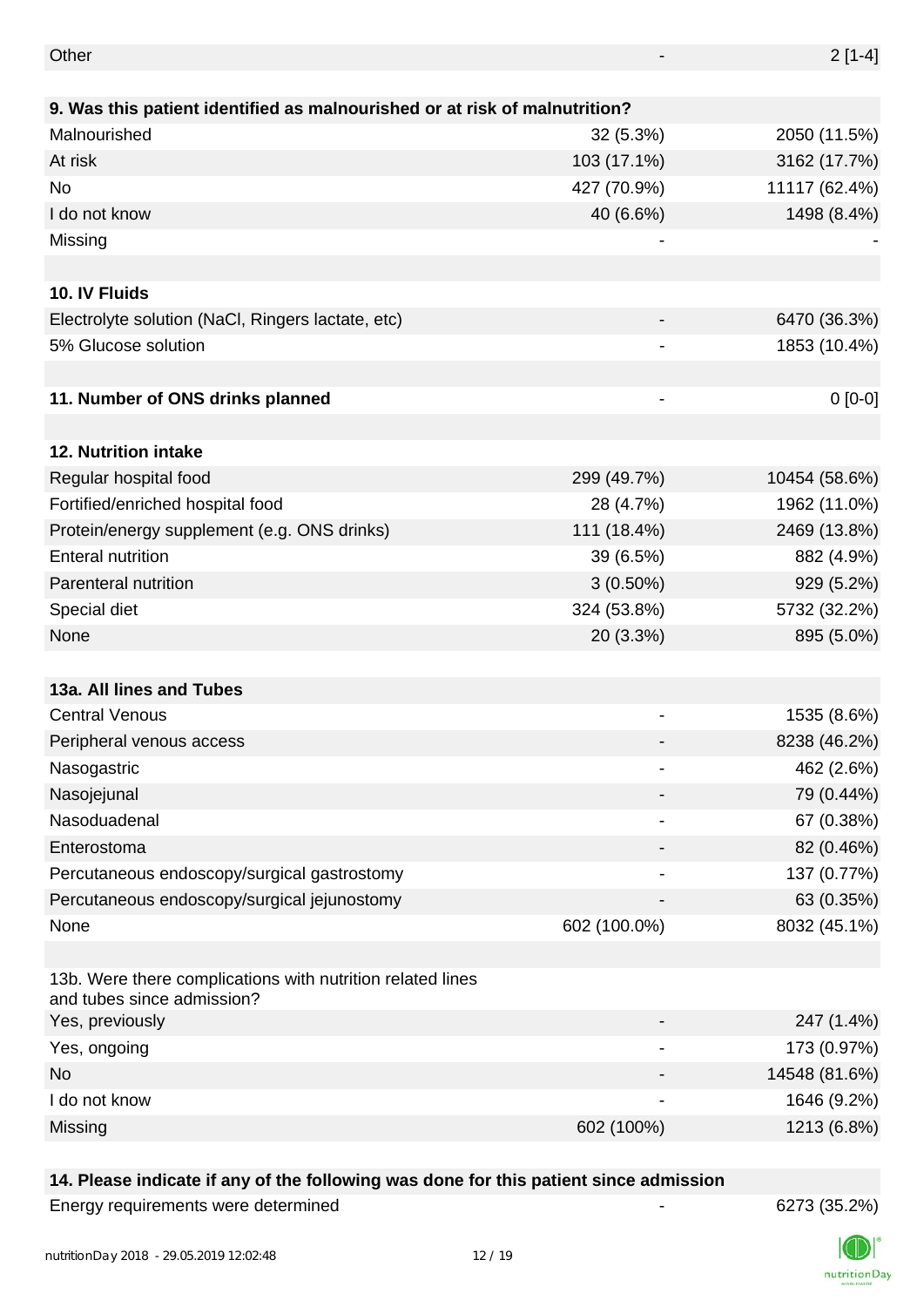| Protein requirements were determined                     |                              | 5516 (30.9%)  |
|----------------------------------------------------------|------------------------------|---------------|
| Food/Nutrition intake was recorded in the patient record |                              | 7653 (42.9%)  |
| Nutrition treatment plan was developed                   |                              | 6036 (33.9%)  |
| Nutrition expert was consulted                           |                              | 6237 (35.0%)  |
| Malnutrition status is recorded in the patient record    |                              | 5297 (29.7%)  |
| None                                                     | $\qquad \qquad \blacksquare$ |               |
|                                                          |                              |               |
| 15a. Energy goal                                         |                              |               |
| < 500 kcal                                               |                              | 749 (4.2%)    |
| 500-999 kcal                                             |                              | 194 (1.1%)    |
| 1000-1499 kcal                                           |                              | 1695 (9.5%)   |
| 1500-1999 kcal                                           | $\overline{\phantom{a}}$     | 5578 (31.3%)  |
| >=2000 kcal                                              |                              | 1992 (11.2%)  |
| Not determined                                           |                              | 6066 (34.0%)  |
| I do not know                                            |                              | 1515 (8.5%)   |
| Missing                                                  | 602 (100%)                   | 38 (0.21%)    |
|                                                          |                              |               |
| 15b. Energy intake                                       |                              |               |
| $< 500$ kcal                                             | $\overline{\phantom{a}}$     | 1264 (7.1%)   |
| 500-999 kcal                                             |                              | 900 (5.0%)    |
| 1000-1499 kcal                                           |                              | 2387 (13.4%)  |
| 1500-1999 kcal                                           |                              | 3954 (22.2%)  |
| >=2000 kcal                                              |                              | 1047 (5.9%)   |
| Not determined                                           | $\overline{\phantom{a}}$     | 6021 (33.8%)  |
| I do not know                                            |                              | 2199 (12.3%)  |
| Missing                                                  | 602 (100%)                   | 55 (0.31%)    |
|                                                          |                              |               |
| 16. Since admission, this patient's health status has    |                              |               |
| Improved                                                 |                              | 8831 (49.5%)  |
| Deteriorated                                             | $\overline{\phantom{a}}$     | 1039 (5.8%)   |
| Remained the same                                        |                              | 4935 (27.7%)  |
| This patient has just been admitted                      |                              | 1248 (7.0%)   |
| I do not know                                            |                              | 1774 (10.0%)  |
| Missing                                                  | 602 (100%)                   |               |
|                                                          |                              |               |
| Length of hospital stay (days)                           | 12 [6-22]                    | 12 [6-24]     |
|                                                          |                              |               |
| <b>Outcome Code</b>                                      |                              |               |
| 1= Still in the hospital                                 | 39 (6.5%)                    | 1702 (9.5%)   |
| 2= Transferred to another hospital                       | 2(0.33%)                     | 419 (2.4%)    |
| 3= Transferred to long term care                         | 5(0.83%)                     | 780 (4.4%)    |
| 4= Rehabilitation                                        | $3(0.50\%)$                  | 785 (4.4%)    |
| 5= Discharged home                                       | 430 (71.4%)                  | 13163 (73.8%) |
| 6= Death                                                 | 25 (4.2%)                    | 535 (3.0%)    |

![](_page_12_Picture_1.jpeg)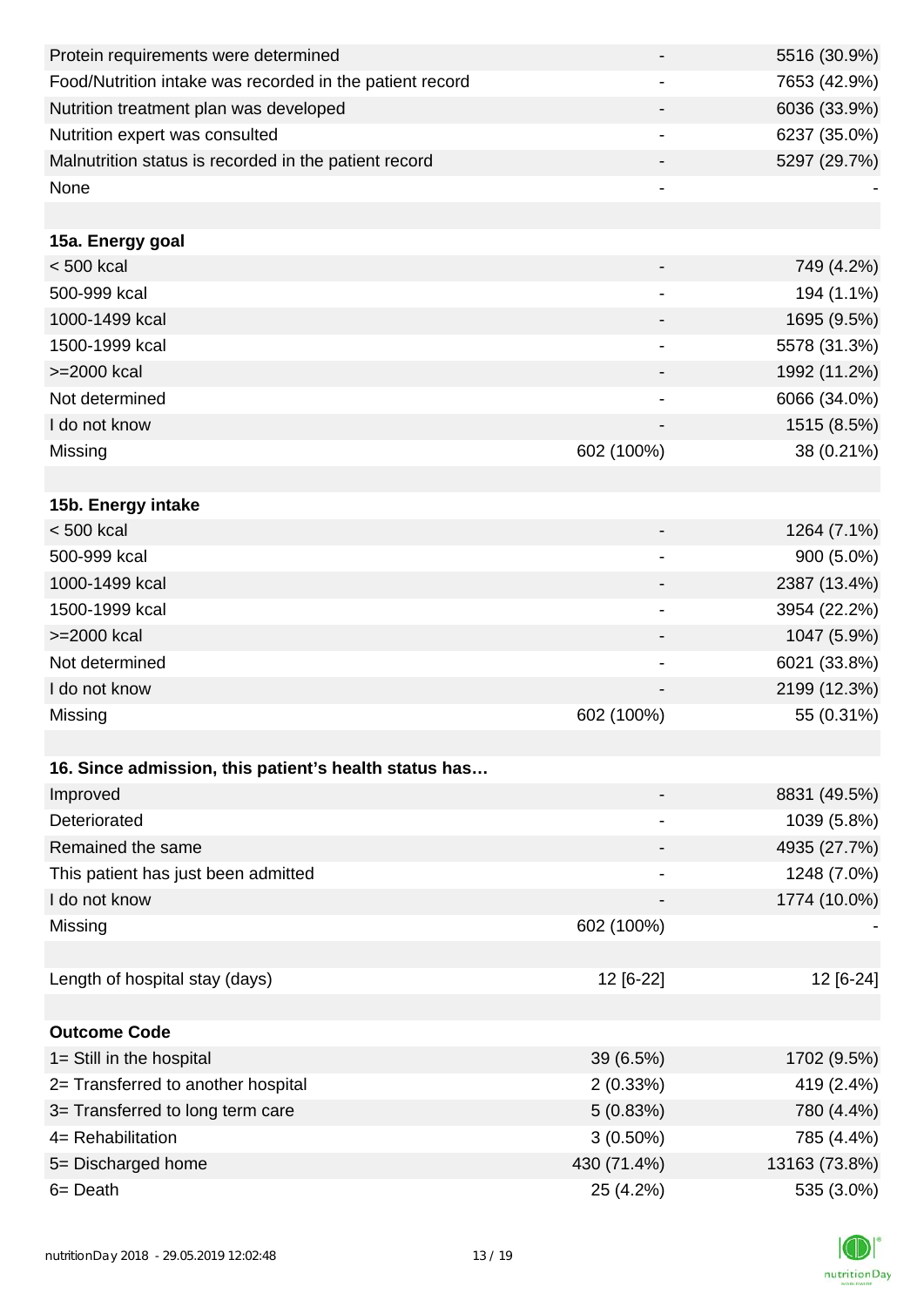| $7 = Others$                         | 93 (15.4%)               | 310 (1.7%)    |
|--------------------------------------|--------------------------|---------------|
| Missing                              | 5(0.83%)                 | 133 (0.75%)   |
|                                      |                          |               |
| Readmitted since ND                  |                          |               |
| $1 = No$                             | 415 (89.2%)              | 11846 (75.5%) |
| 2= Yes, same hospital planned        | 2(0.43%)                 | 1043 (6.7%)   |
| 3= Yes, same hospital unplanned      | 43 (9.2%)                | 889 (5.7%)    |
| 4= Yes, different hospital planned   |                          | 68 (0.43%)    |
| 5= Yes, different hospital unplanned | $\overline{\phantom{0}}$ | 68 (0.43%)    |
| 6= Unknown                           | $1(0.22\%)$              | 646 (4.1%)    |
| <b>Missing</b>                       | 2(0.43%)                 | 1059 (6.8%)   |

![](_page_13_Picture_1.jpeg)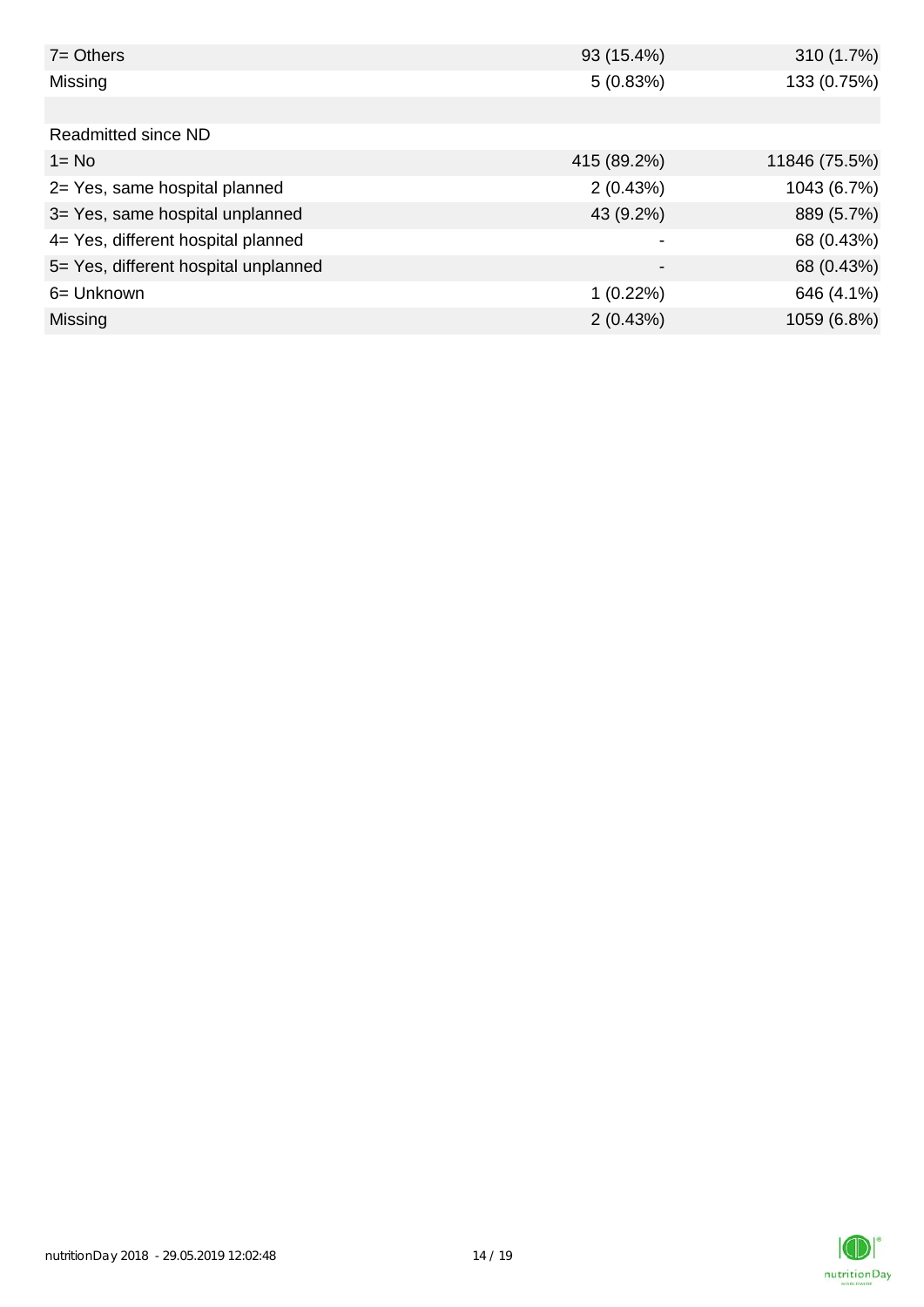|                                                                                   | <b>YOUR RESULTS</b>          | <b>REFERENCE RESULTS</b> |
|-----------------------------------------------------------------------------------|------------------------------|--------------------------|
|                                                                                   |                              |                          |
| 1. What are your typical dietary habits?                                          |                              |                          |
| No special dietary habits                                                         |                              | 12235 (71.0%)            |
| I am vegetarian                                                                   |                              | 370 (2.1%)               |
| I adhee to a vegan diet                                                           |                              | 132 (0.77%)              |
| I eat gluten-free diet                                                            | $\blacksquare$               | 156 (0.91%)              |
| I avoid added sugars                                                              |                              | 2604 (15.1%)             |
| I avoid carbohydrates                                                             |                              | 1038 (6.0%)              |
| I eat a low fat-diet                                                              |                              | 1930 (11.2%)             |
| I am lactose intolerant                                                           |                              | 572 (3.3%)               |
| Other special diet due to intolerances/allergies                                  |                              | 323 (1.9%)               |
| Other                                                                             |                              | 1219 (7.1%)              |
| No answer given                                                                   | 555 (100%)                   | 337 (2.0%)               |
|                                                                                   |                              |                          |
| 2. Where did you live before your current hospital admission?                     |                              |                          |
| At home                                                                           | $\qquad \qquad \blacksquare$ | 15276 (88.7%)            |
| In a nursing home or other live-in facility                                       |                              | 609 (3.5%)               |
| I was transferred from another hospital                                           | $\qquad \qquad \blacksquare$ | 883 (5.1%)               |
| Other                                                                             |                              | 268 (1.6%)               |
| Missing                                                                           | 555 (100%)                   | 185 (1.1%)               |
|                                                                                   |                              |                          |
| 3. In general, are you able to walk?                                              |                              |                          |
| Yes                                                                               |                              | 11104 (64.5%)            |
| Yes, with someone's help                                                          |                              | 1762 (10.2%)             |
| Yes, independently using a cane, walker, or crutches                              |                              | 2412 (14.0%)             |
| No, I have a wheelchair                                                           |                              | 712 (4.1%)               |
| No, I am bedridden                                                                |                              | 988 (5.7%)               |
| Missing                                                                           | 555 (100%)                   | 243 (1.4%)               |
|                                                                                   |                              |                          |
| 4. In general, how would you say your health is?                                  |                              |                          |
| Very good                                                                         |                              | 1252 (7.3%)              |
| Good                                                                              |                              | 6191 (36.0%)             |
| Fair                                                                              |                              | 6489 (37.7%)             |
| Poor                                                                              |                              | 2490 (14.5%)             |
| Very poor                                                                         |                              | 558 (3.2%)               |
| Missing                                                                           | 555 (100%)                   | 241 (1.4%)               |
|                                                                                   |                              |                          |
| 5. Over the last 12 months prior to your current hospital admission approximately |                              |                          |
| how many times have you seen a doctor?                                            |                              | $5[2-10]$                |
| how many times have you been admitted to the                                      |                              | $1[0-2]$                 |
| hospital (Emergency room, any ward)?                                              |                              |                          |
| how many nights in total have you spent in hospital?                              |                              | $5[0-15]$                |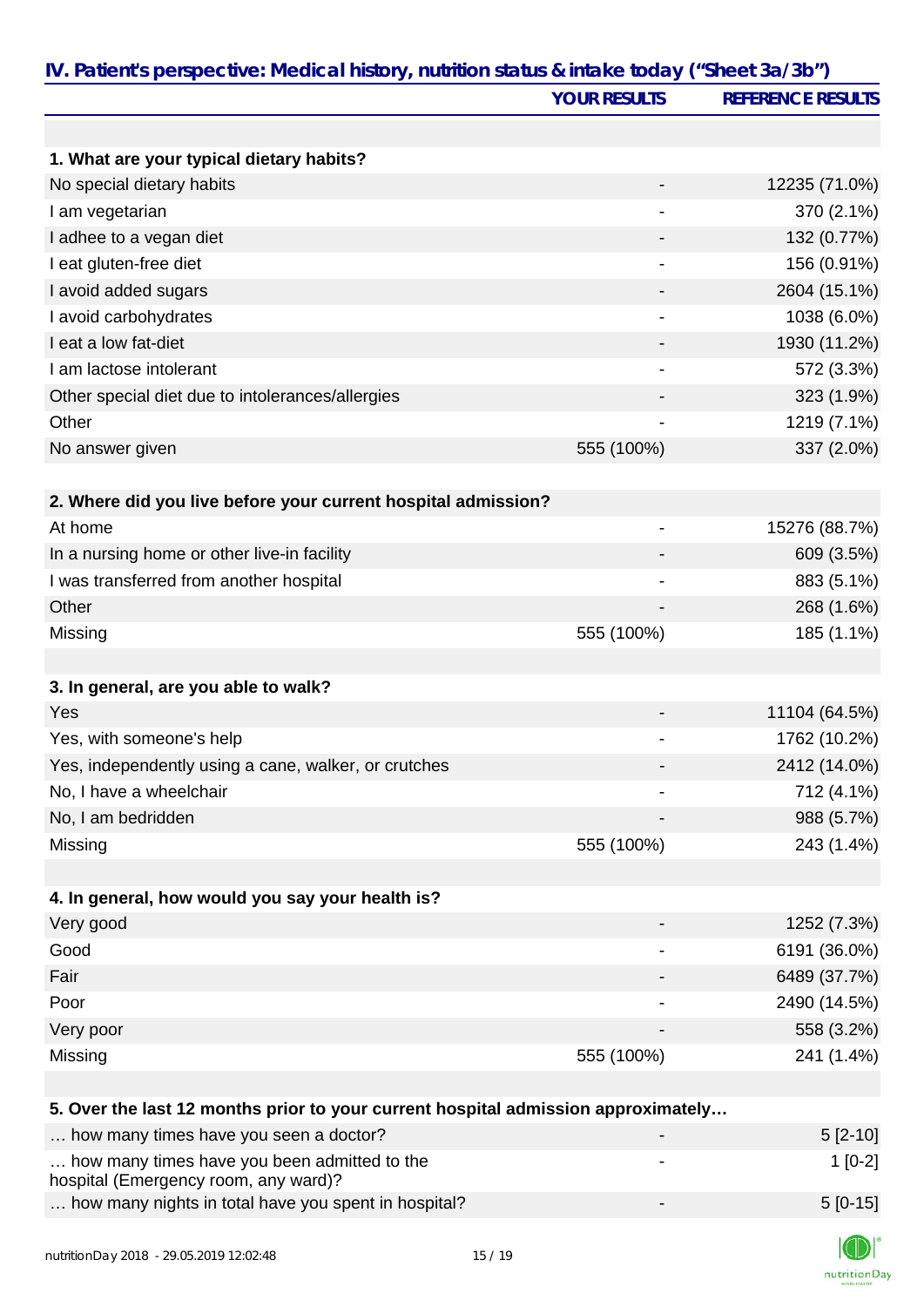| 6. How many different medications do you take routinely each day (prior to hospitalisation)? |                          |              |
|----------------------------------------------------------------------------------------------|--------------------------|--------------|
| $1 - 2$                                                                                      |                          | 3323 (19.3%) |
| $3 - 5$                                                                                      | -                        | 4698 (27.3%) |
| More than 5                                                                                  | $\overline{\phantom{a}}$ | 5507 (32.0%) |
| None                                                                                         |                          | 2633 (15.3%) |
| I do not know                                                                                |                          | 778 (4.5%)   |
| Missing                                                                                      | 555 (100%)               | 282 (1.6%)   |
|                                                                                              |                          |              |
| 7. Do you have health insurance?                                                             |                          |              |
| Yes, private insurance only                                                                  |                          | 2738 (15.9%) |
| Yes, public insurance only                                                                   |                          | 8466 (49.2%) |
| Yes, both                                                                                    |                          | 2117 (12.3%) |
| None                                                                                         |                          | 2268 (13.2%) |
| I prefer not to answer                                                                       |                          | 1018 (5.9%)  |
| Missing                                                                                      | 555 (100%)               | 614 (3.6%)   |
|                                                                                              |                          |              |
| 8. What was your weight 5 years ago?                                                         |                          | 72 [60-85]   |
| I do not know                                                                                |                          | 4280 (24.9%) |
|                                                                                              |                          |              |
| 9a. Have you lost weight within the last 3 months?                                           |                          |              |
| Yes, intentionally                                                                           | 22 (4.0%)                | 1639 (9.5%)  |
| Yes, unintentionally                                                                         | 126 (22.7%)              | 6488 (37.7%) |
| No, my weight stayed the same                                                                | 244 (44.0%)              | 5108 (29.7%) |
| No, I gained weight                                                                          | $11(2.0\%)$              | 1894 (11.0%) |
| I do not know                                                                                | 151 (27.2%)              | 1680 (9.8%)  |
| Missing                                                                                      | 1(0.18%)                 | 412 (2.4%)   |
|                                                                                              |                          |              |
| 9b. If yes, how many kg did you lose?                                                        | $3[2-6]$                 | $6[4-10]$    |
| I do not know                                                                                | 52 (35.1%)               | 1267 (15.6%) |
|                                                                                              |                          |              |
| 10. Did you know about your hospitalisation two days<br>before admission? (Yes)              |                          | 6721 (41.1%) |
| 11. Please indicate if you                                                                   |                          |              |
| were weighed at admission                                                                    |                          | 9728 (57.2%) |
| were informed about your nutrition status                                                    |                          | 5774 (34.3%) |
| were informed about nutrition care options                                                   |                          | 5459 (32.5%) |
| received special nutrition care                                                              |                          | 5054 (30.1%) |
|                                                                                              |                          |              |
| 12. How well have you eaten in the week before you were admitted to the hospital?            |                          |              |
| More than normal                                                                             | 20 (3.6%)                | 762 (4.5%)   |
| <b>Normal</b>                                                                                | $210$ (FF 00/)           | 10110(6110)  |

| <u>MULE MANTHUILII U</u> | <b>ZU 13.0701</b> | 102(4.57)     |
|--------------------------|-------------------|---------------|
| Normal                   | 310 (55.8%)       | 10449 (61.1%) |
| About 3/4 of normal      | 71 (12.8%)        | 1762 (10.3%)  |
| About half of normal     | 78 (14.0%)        | 2122 (12.4%)  |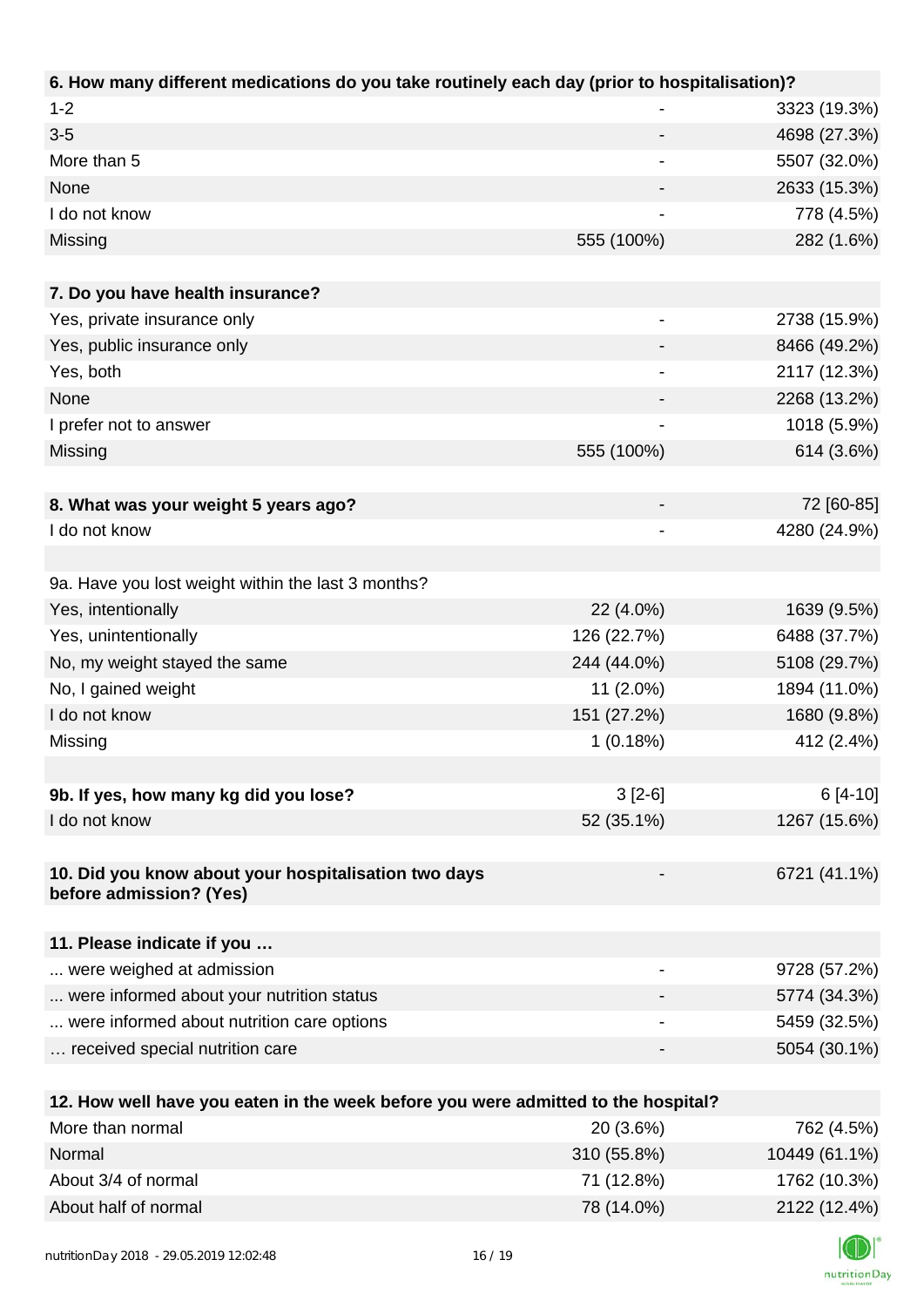| About a quarter to nearly nothing                                              | 34 (6.1%)                    | 1571 (9.2%)                |
|--------------------------------------------------------------------------------|------------------------------|----------------------------|
| I do not know                                                                  | 27 (4.9%)                    | 153 (0.89%)                |
| Missing                                                                        | 16 (2.9%)                    | 286 (1.7%)                 |
|                                                                                |                              |                            |
| 13. In general, how satisfied are you with the food at the hospital?           |                              |                            |
| Very satisfied                                                                 |                              | 4212 (24.6%)               |
| Somewhat satisfied                                                             |                              | 5626 (32.9%)               |
| Neutral                                                                        |                              | 3361 (19.6%)               |
| <b>Dissatisfied</b>                                                            | $\overline{a}$               | 1441 (8.4%)                |
| Very dissatisfied                                                              |                              | 491 (2.9%)                 |
| I do not know                                                                  |                              | 1415 (8.3%)                |
| Missing                                                                        | 556 (100%)                   | 559 (3.3%)                 |
|                                                                                |                              |                            |
| 14. Did you get any help with eating TODAY?                                    |                              |                            |
| Yes, from family or friends                                                    | $\overline{\phantom{a}}$     | 1651 (9.7%)                |
| Yes, from hospital staff                                                       |                              | 1185 (6.9%)                |
| No                                                                             | $\overline{\phantom{a}}$     | 13278 (77.6%)              |
| I do not know                                                                  |                              | 218 (1.3%)                 |
| Missing                                                                        | 556 (100%)                   | 773 (4.5%)                 |
|                                                                                |                              |                            |
| 15. Were you able to eat without interruption TODAY?<br>(Yes)                  |                              | 11891 (74.2%)              |
|                                                                                |                              |                            |
|                                                                                |                              |                            |
|                                                                                |                              |                            |
| 16a. Please indicate how much hospital food you ate for lunch or dinner TODAY: |                              |                            |
| About all                                                                      | 242 (43.5%)                  | 7871 (46.0%)               |
| 1/2                                                                            | 143 (25.7%)                  | 4261 (24.9%)               |
| 1/4                                                                            | 65 (11.7%)                   | 2226 (13.0%)               |
| Nothing                                                                        | 91 (16.4%)                   | 1992 (11.6%)               |
| Missing                                                                        | 15 (2.7%)                    | 755 (4.4%)                 |
|                                                                                |                              |                            |
| 16b. The portion size of the meal I ordered TODAY was                          |                              |                            |
| Standard                                                                       | $\qquad \qquad \blacksquare$ | 11000 (64.3%)              |
| Smaller                                                                        |                              | 1600 (9.4%)                |
| Larger                                                                         | $\overline{\phantom{a}}$     | 763 (4.5%)                 |
| I do not know                                                                  |                              | 1701 (9.9%)                |
| Missing                                                                        | 556 (100%)                   | 2041 (11.9%)               |
|                                                                                |                              |                            |
| 17. If you did not eat everything of your meal, please tell us why:            |                              |                            |
| I did not like the type of food offered                                        | 46 (15.4%)                   | 1293 (15.2%)               |
| I did not like the smell/taste of the food                                     | 47 (15.7%)                   | 996 (11.7%)                |
| The food did not fit my cultural/religious preferences                         |                              | $90(1.1\%)$                |
| The food was too hot                                                           |                              | 38 (0.45%)                 |
| The food was too cold                                                          |                              | 207 (2.4%)                 |
| Due to food allergy/intolerance<br>I was not hungry at that time               | 35 (11.7%)                   | 53 (0.63%)<br>1520 (17.9%) |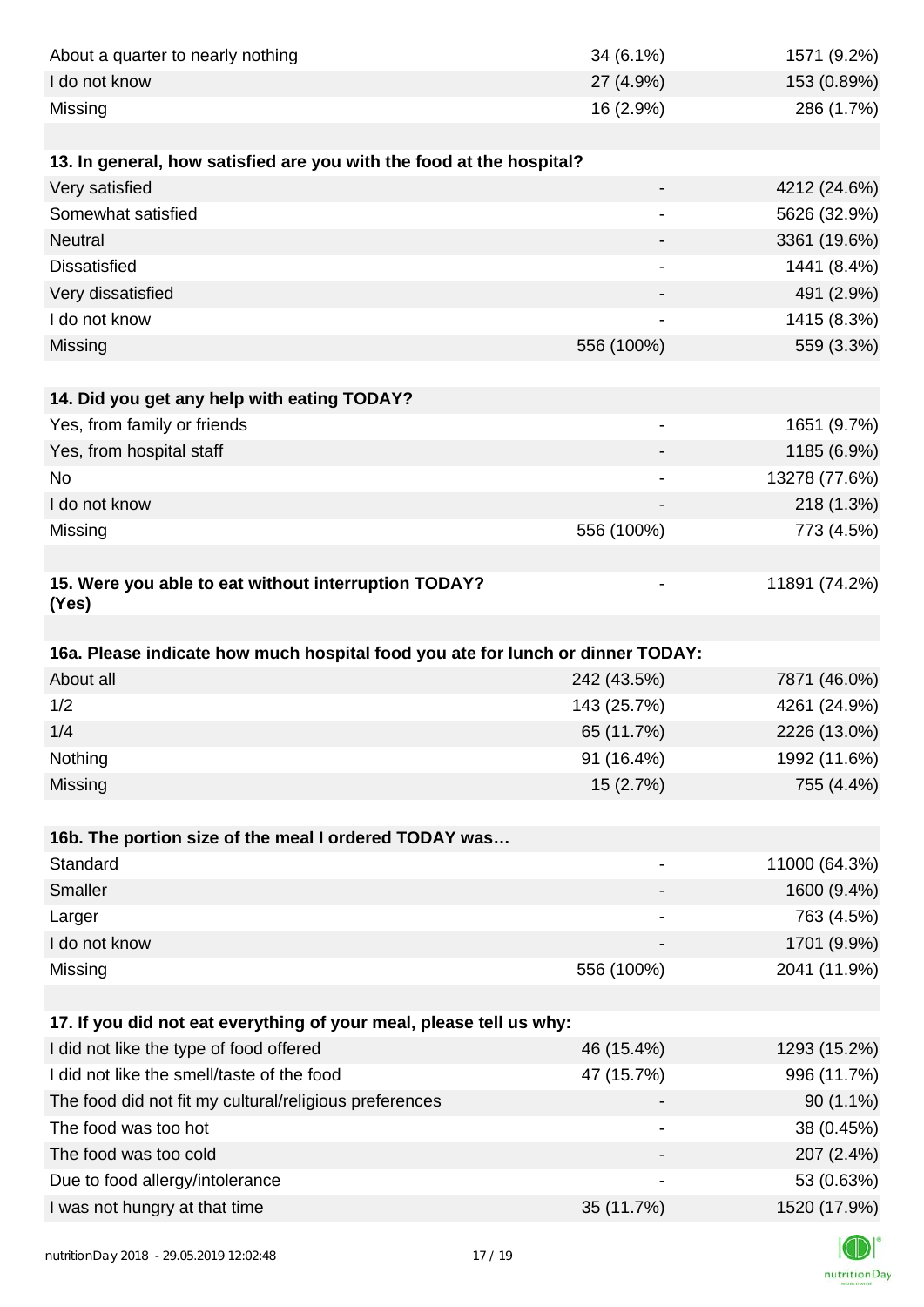| I do not have my usual appetite                                                      | 91 (30.4%)               | 2475 (29.2%)         |
|--------------------------------------------------------------------------------------|--------------------------|----------------------|
| I have problems chewing/swallowing                                                   | 13 (4.3%)                | 478 (5.6%)           |
| I normally eat less than what was served                                             | 18 (6.0%)                | 969 (11.4%)          |
| I had nausea/vomiting                                                                | 5(1.7%)                  | 637 (7.5%)           |
| I was too tired                                                                      | 20 (6.7%)                | 506 (6.0%)           |
| I cannot eat without help                                                            |                          | 141 (1.7%)           |
| I was not allowed to eat                                                             | 13 (4.3%)                | 869 (10.2%)          |
| I had an exam, surgery, or test and missed my meal                                   | $9(3.0\%)$               | 469 (5.5%)           |
| I did not get requested food                                                         | $\overline{\phantom{a}}$ | 93 (1.1%)            |
| No answer given                                                                      | 73 (24.4%)               | 1161 (13.7%)         |
|                                                                                      |                          |                      |
| 18. Enter the number of glasses/cups of the drinks you consumed in the last 24 hours |                          |                      |
| Water                                                                                |                          | $3[2-5]$             |
| Tea                                                                                  |                          | $1[1-3]$             |
| Coffee                                                                               | -                        | $1[1-2]$             |
| <b>Milk</b>                                                                          |                          | $1[0-1]$             |
| Fruit juice                                                                          |                          | $1[0-2]$             |
| ~ <i>.</i>                                                                           |                          | $\sim$ $\sim$ $\sim$ |

| Soft drinks                                        | - | $0 [0-1]$    |
|----------------------------------------------------|---|--------------|
| <b>Nutrition drink</b>                             | - | $0 [0-1]$    |
| Other                                              | - | $0[0-1]$     |
|                                                    |   |              |
| 19a. Did you eat any food apart from hospital food | - | 4518 (28.8%) |

#### **19a. Did you eat any food apart from hospital food TODAY?**

| 19b. If yes, what did you eat? |                          |              |
|--------------------------------|--------------------------|--------------|
| Sweet snacks                   | $\overline{\phantom{0}}$ | 1302 (28.8%) |
| Salty snacks                   |                          | 512 (11.3%)  |
| Homemade food                  |                          | 703 (15.6%)  |
| <b>Fruits</b>                  |                          | 1730 (38.3%) |
| Dairy products                 |                          | 471 (10.4%)  |
| Food delivered/restaurant      | $\overline{\phantom{0}}$ | 191 (4.2%)   |
| Sandwich                       |                          | 282 (6.2%)   |
| Other                          |                          | 724 (16.0%)  |

| 20. How has your food intake changed since your hospital admission? |                                                  |                  |
|---------------------------------------------------------------------|--------------------------------------------------|------------------|
| Increased                                                           |                                                  | 2508 (14.7%)     |
| Decreased                                                           |                                                  | 5344 (31.2%)     |
| Stayed the same                                                     |                                                  | 7154 (41.8%)     |
| I do not know                                                       |                                                  | 1188 (6.9%)      |
| Missing                                                             | 556 (100%)                                       | 911 (5.3%)       |
|                                                                     |                                                  |                  |
| 21. TODAY I feel                                                    |                                                  |                  |
| Stronger than at admission                                          | 240 (43.2%)                                      | 7275 (42.5%)     |
| $\cdots$                                                            | $\sim$ $\sim$ $\sim$ $\sim$ $\sim$ $\sim$ $\sim$ | $-1 - -11 - -11$ |

| Weaker than at admission | 62 (11.2%) | 3158 (18.5%) |
|--------------------------|------------|--------------|
| Same as at admission     | 176(31.7%) | 4825 (28.2%) |
|                          |            |              |